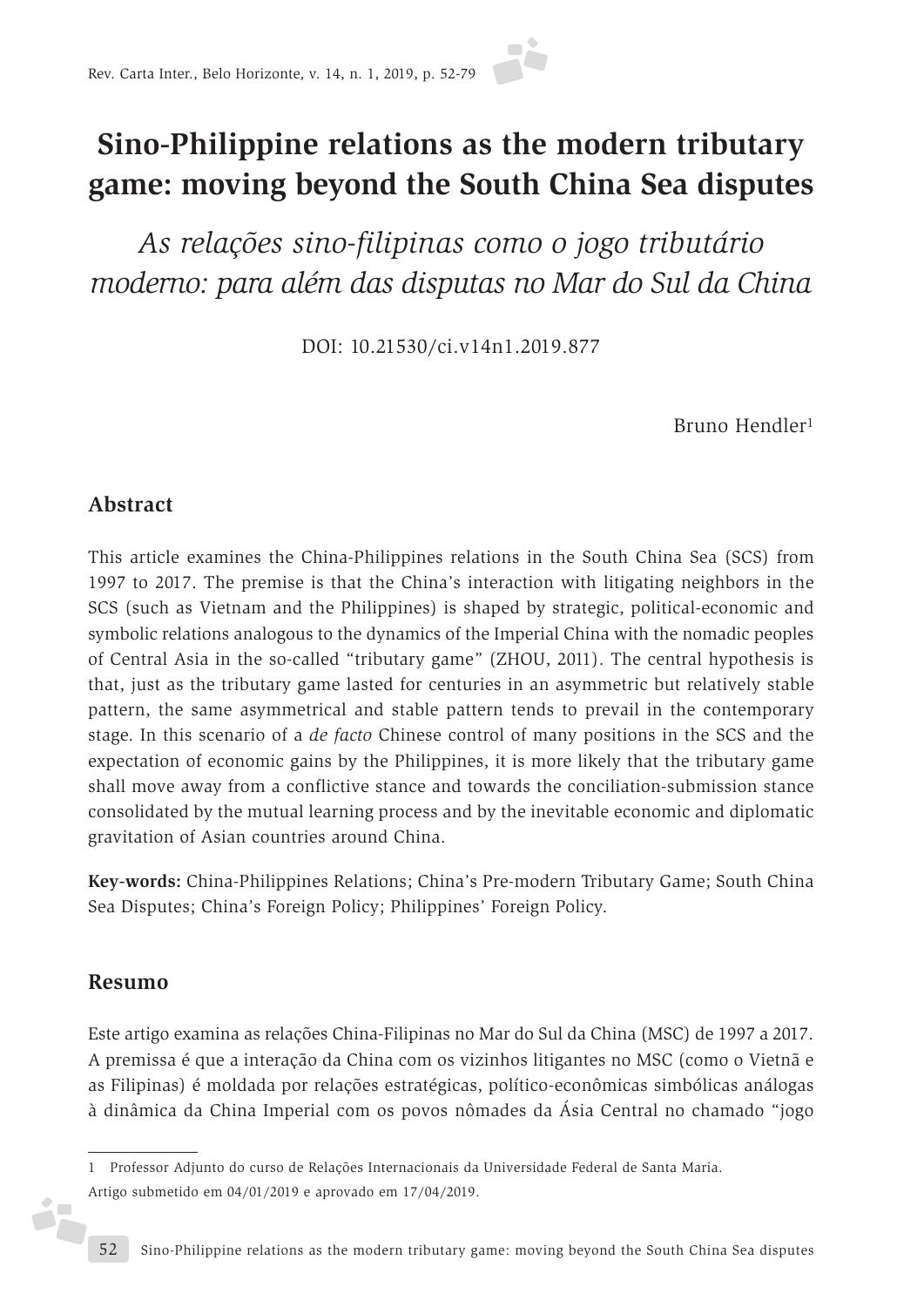tributário" (ZHOU, 2011). A hipótese central é que, assim como o jogo tributário durou séculos em um padrão assimétrico, mas relativamente estável, o mesmo padrão assimétrico e estável tende a prevalecer no estágio contemporâneo. Em um cenário de relações bilaterais com controle chinês *de facto* de muitas posições no MSC e de expectativa de ganhos econômicos pelas Filipinas, é mais provável que o jogo tributário se afaste do polo conflituoso e se aproxime do polo de submissão-conciliação, consolidado pelo processo de aprendizagem mútua e pela inevitável gravitação econômica e diplomática dos países asiáticos em torno da China.

**Palavras-chave:** Relações China-Filipinas; Jogo Tributário Pré-moderno da China; Disputas no Mar do Sul da China; Política Externa da China; Política Externa das Filipinas.

### **Introduction**

This article examines the China-Philippines relations in the South China Sea (SCS) from 1997 to 2017. The premise is that the China's interaction with litigating neighbors in the SCS (such as Vietnam and the Philippines) is shaped by strategic, political-economic and symbolic relations analogous to the dynamics of the Imperial China with the nomadic peoples of Central Asia in the so-called "tributary game" (ZHOU, 2011). The central hypothesis is that, just as the tributary game lasted for centuries in an asymmetric but relatively stable pattern, the same asymmetrical and stable pattern tends to prevail in the contemporary scenario, in line with Steve Chan's (2016, 36) argument.

Nevertheless, we argue that the contemporary tributary game (which oscillates between poles of cooperation and conflict) is embedded in a gradual long-term process in which China, as a regional power, creates new core-periphery relations with its Asian neighbors. The cooperation-conflict oscillation is constant in international relations, but the core-periphery dynamic adds complexity to the specific case of Sino-Philippine territorial disputes in the SCS, resembling the pre-modern tributary game. Furthermore, the US´ projection in Asia Pacific is another novelty of the contemporary period and must be considered as an intervenient variable in the tributary game, as well as its historical proximity with the Philippines in particular.

This article is also inspired by the "lines in the sand" research agenda, which offers an unconventional interpretation of territorial boundaries: rather than a territorially fixed static line, the concept of border should be understood as dynamic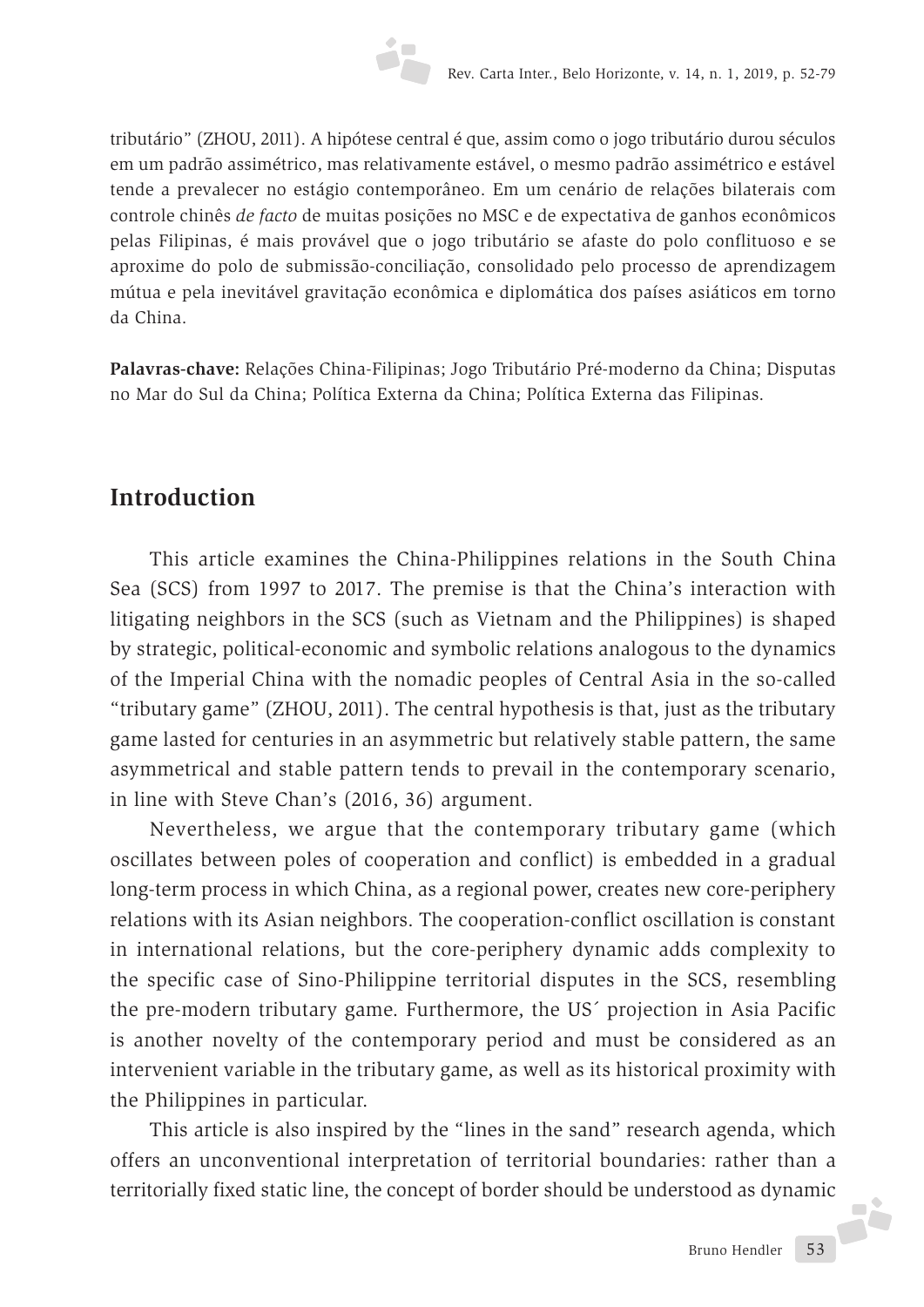and flexible, product of a series of political, social and economic practices (PARKER et al., 2009). And just as lines in the sand are easily erased and redrawn, lines in the water, such as the SCS case, are also constantly drawn and redrawn as the product of material and symbolic processes among societies and sovereign states.

In order to understand this process, the article is divided into the following topics: i) a conceptual debate on the pre-modern tributary game; ii) the new coreperiphery relations produced by China's rise in the 21st Century; and iii) the new tributary game between China and the Philippines, in which the SCS issue and the "lines in the water" play a relevant role.

#### **The tributary game in China's history**

j.

The idea of a Chinese tributary system was developed by the American scholar John K. Fairbank in the first half of the twentieth century. The author suggested the existence of a set of relations among nations of Central and East Asia in which an outer periphery (of barbarian peoples) and an inner periphery (of Sinicized peoples) would gravitate towards the Chinese Empire (LEE, 2016). Fairbank (1942) argues that China's civilizational centrality would derive both from a material basis of military power and economic strength and also from a cultural superiority expressed in Confucian literature, arts, and codes of conduct.

Above all the cited elements, the author emphasizes the symbology of the rituals of submission to the Chinese emperor and the subsequent diffusion of Chinese values. The emperor´s political authority conferred by Confucianism would be the basis of the Empire's relations with foreigners, in a dynamic of mutual expectations and mutual gains. Foreign leaders would send tributary missions with rare commodities, exotic animals and a commission of official representatives (or the foreign ruler himself) would perform the ritual of formal submission (kowtow). Such products had a rather symbolic value, strengthening the prestige of the emperor before his subjects and the foreign polities (FAIRBANK, 1942). In addition, the Chinese sovereign granted titles and investitures, coopting allies and forming a buffer zone of sinicized kingdoms that protected the heart of the empire against the attacks of non-sinicized "barbarian" peoples. Thus, in addition to symbolic gains, the formation of an allied belt also had an important military function.

On the other hand, the tributary system was also important for its vassals. Formal submission conferred prestige to legitimize foreign leaders before their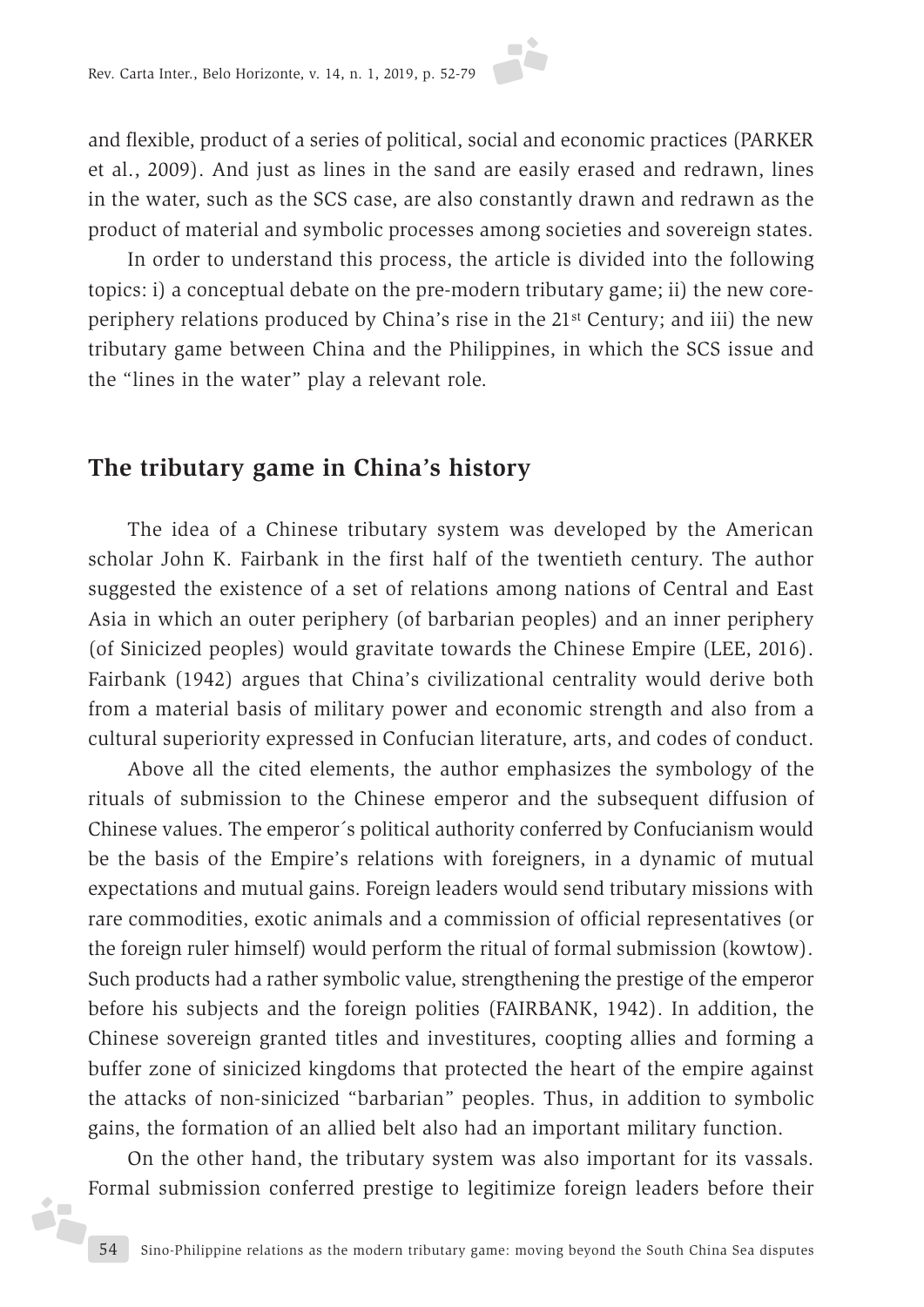subjects and neighboring polities. The connection with China guaranteed not only symbolic status, but also access to trade in high value-added Chinese products and military support in conflicts against internal factions and against neighboring kingdoms. Thus, in Fairbank´s view, the symbolic sphere was the core of the tributary system and was complemented by material gains in trade and regional and domestic power disputes. Although the centrality of the symbolic ties is often questioned, much of the academic literature that followed is based on at least one of these three elements (civilizational/cultural centrality, military power and economic strength) hence Fairbank's importance for the area studies.

One of these lines of research, the borderland studies, examines the interaction between Imperial China and the nomadic peoples. In this field, Fangyin Zhou (2011) perceives a pattern of interactions and proposes a theoretical tool to examine specific cases in history. The author aims to analyze the stability of what he calls the "tributary system" and to see it as "a continuous set of abstract principles that were applied to both diplomatic strategy and foreign policy over several thousand years of Chinese history" (ZHOU, 2011).

Feng Zhang (2009) infers that each Chinese dynasty had its own tributary system and ponders: "Why was Chinese foreign policy characterized by rigidity at certain times and by pragmatism and flexibility at others?" (ZHANG, 2009) How can we explain the "constancy" of sinocentric discourse in face of historical "variables"? How did the narrative of Chinese centrality remain relevant despite the multiple aspects it acquired? And in a realistic perspective, Zhang's response (2009) is: through legitimacy and security. Thus, the author follows Fairbank's vision but attributes an equal relevance between the strategic and the symbolic dimension. To him, security stems from the premise that the Chinese Empire, like any empire, was concerned with its physical security and, whether in a strong dynasty (Ming) or in a weak one (Song), the same legitimacy granted by sinocentric discourse was used either for expansion or defense purposes.

In this line, Zhou (2011) adopts a neorealist view of the tributary system, which is defined by the distribution of power among state units and by rational choice in strategic interactions, in a kind of "tributary game". In face of the asymmetry of capabilities in favor of China, Zhou suggests that each agent faces a dilemma between two options: China may play a *conciliatory* strategy or that of a *punitive expedition*, each of which, respectively, represents peace or war; and the peripheral state can either engage in *border harassment* or *submit*  to China.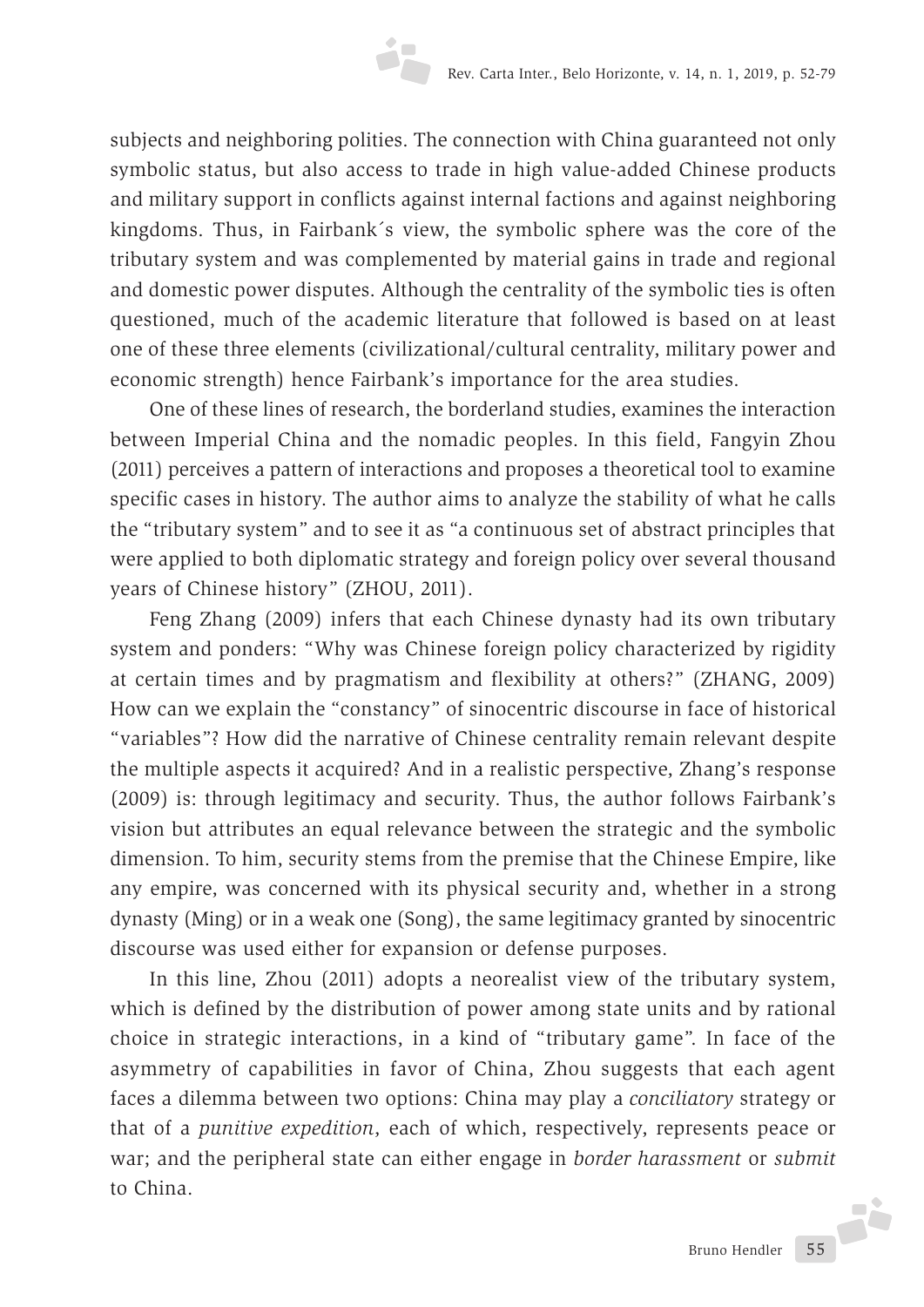

Source: elaborated by the author based on Zhou, 2011.

j.

The table above shows the possible results in the tributary game. (B) is the Nash Equilibrium, when neither player has incentives to change the status quo2. This is the optimal response, when submission to China, rather than border harassment, is more beneficial to the peripheral state; and a conciliatory stance, rather than a punitive mission, is more beneficial than a punitive mission for China. Thus, (B) is the ideal situation for an eternal balance in the tributary game: China adopts a peaceful and non-hostile stance towards its neighbor, which does not represent a military threat, and it eventually submits to the sinocentric world.

Zhou finds empirical cases in history with the following pattern:  $A = > C = > D = > B = > A$ . Confronted by border harassment from a peripheral state  $(B = > A)$ , China moves from the conciliatory stance to the punitive one  $(A = > C)$ . In this case, the peripheral state maintains the aggressions despite the punitive missions because the benefits from looting are high. But there is a moment when the costs of fighting Chinese forces are greater than the gains from looting, so the peripheral state passes to the submission stance  $(C = > D)$ .

This model is applied to regions and peoples that China was unable to formally annex due to geographic, social or military reasons, i.e., if an independent polity was incorporated to the Chinese Empire, it would lose the autonomy to play the tributary game. Thus, if the ultimate conquest is impossible, China tends to end the punitive missions and subjugate its neighbor s by a mix of economic and symbolic incentives. The Middle Empire moves to the conciliatory stance  $(D = > B)$  when Chinese emperors send gifts and give symbolic titles to neighboring leaders (investitures) and grant privileged access to long-distance trade networks, giving upthe military option temporarily.

Zhou argues that the tributary game prevailed in the following cases: Qing Dynasty's Emperor Qianlong relations with the Kingdom of Burma in the mid-18th

<sup>2</sup> In game theory, the Nash equilibrium is a kind of solution concepts of a game involving two or more players, where no player has anything to gain by changing only his own strategy. In other words, If each player has chosen a strategy and no player can benefit by changing his strategy while the other players keep theirs unchanged, then the current set of strategy choices and the corresponding pay-offs constitute a Nash equilibrium (Hotz).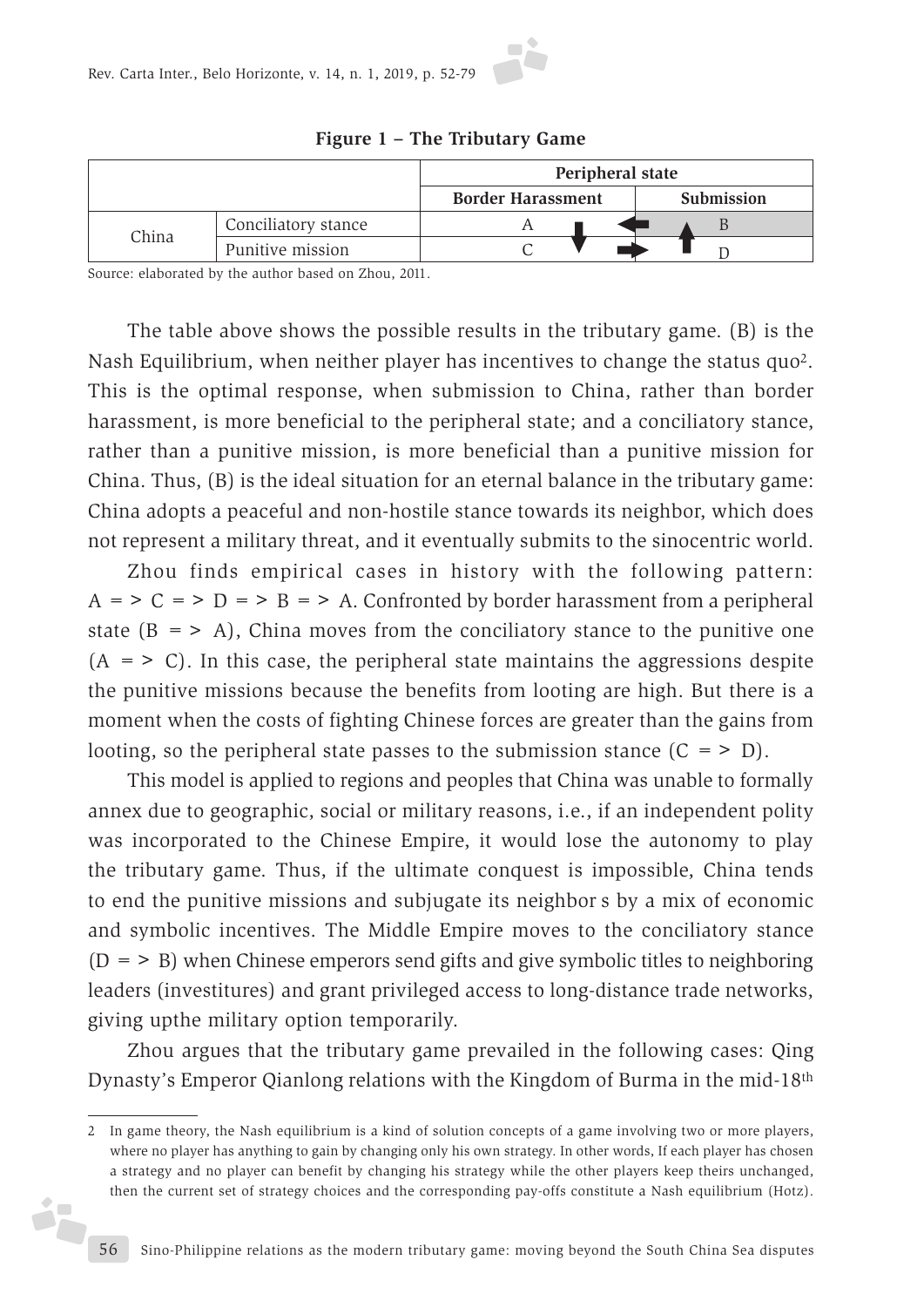Century; Ming Dynasty's response to the Japanese invasion of Korea in the 17th Century; and the Sui-Tang dynasties' relations with the kingdoms of Korea in the 7th century. Nevertheless, if we consider only the last two Chinese dynasties (Ming and Qing), the frequency of conflicts with nomadic peoples is much greater than those with sedentary kingdoms. There is a vast bibliography that portrays Central Asia but not East Asia as the main source of military threats to China (KANG, 2010; PERDUE, 2005). Actually, clashes with nomads accounted for almost 80% of all China´s external conflicts during Ming and Qing3 Dynasties (1368-1841).

|                                     | Ming $(1368-1644)$   Qing $(1644-1841)$   Total $(1368-1841)$ |    |     |
|-------------------------------------|---------------------------------------------------------------|----|-----|
| Nomads                              | 200                                                           | 52 | 252 |
| <b>Pirates</b>                      | 60                                                            |    | 60  |
| Sinic Sates (Vietnam, Korea, Japan) |                                                               |    |     |

**Table 1 – Frequency of conflicts in the tributary system**

Source: Elaborated by the author, based on KANG, 2010.

Based on this data, we assume that Late Imperial China's strategic thinking for the north-west boundary arc (with the nomadic peoples) had a discernible pattern. It was the *locus* of security threats where "war" properly happened. In this scenario, it was necessary to adopt a defensive stance, either by conciliation or by punitive missions, and even territorial expansion was justified by the creation of buffer zones with sinicized peoples to protect the agricultural heart of the empire and to ensure the security of long-distance trade routes.

The construction of the Great Wall in various periods of China's history illustrates a great contradiction in this case. On one hand, it represents the defensive logic against the constant harassment of smaller polities. On the other, it depicts the inefficiency to deal with the mobile military forces of these nomadic peoples, preventing the emergence of a well-defined territorial boundary. In spite of the Great Wall effort, China's north and western borders were truly mutable and flexible "lines in the sand". It was a transitional area containing merchants, nomads, oasis settlers, peasants, fortifications and military men – all from multiple nationalities (PERDUE, 2005).

In a dialogue between Peter Perdue and Zhou, we infer that there was a well-defined pattern in China's northern and western frontiers, a certain degree

<sup>3</sup> The Qing Dynasty lasted until 1911 but the data ends in 1841, when the Opium War put an end to the Sinocentric World.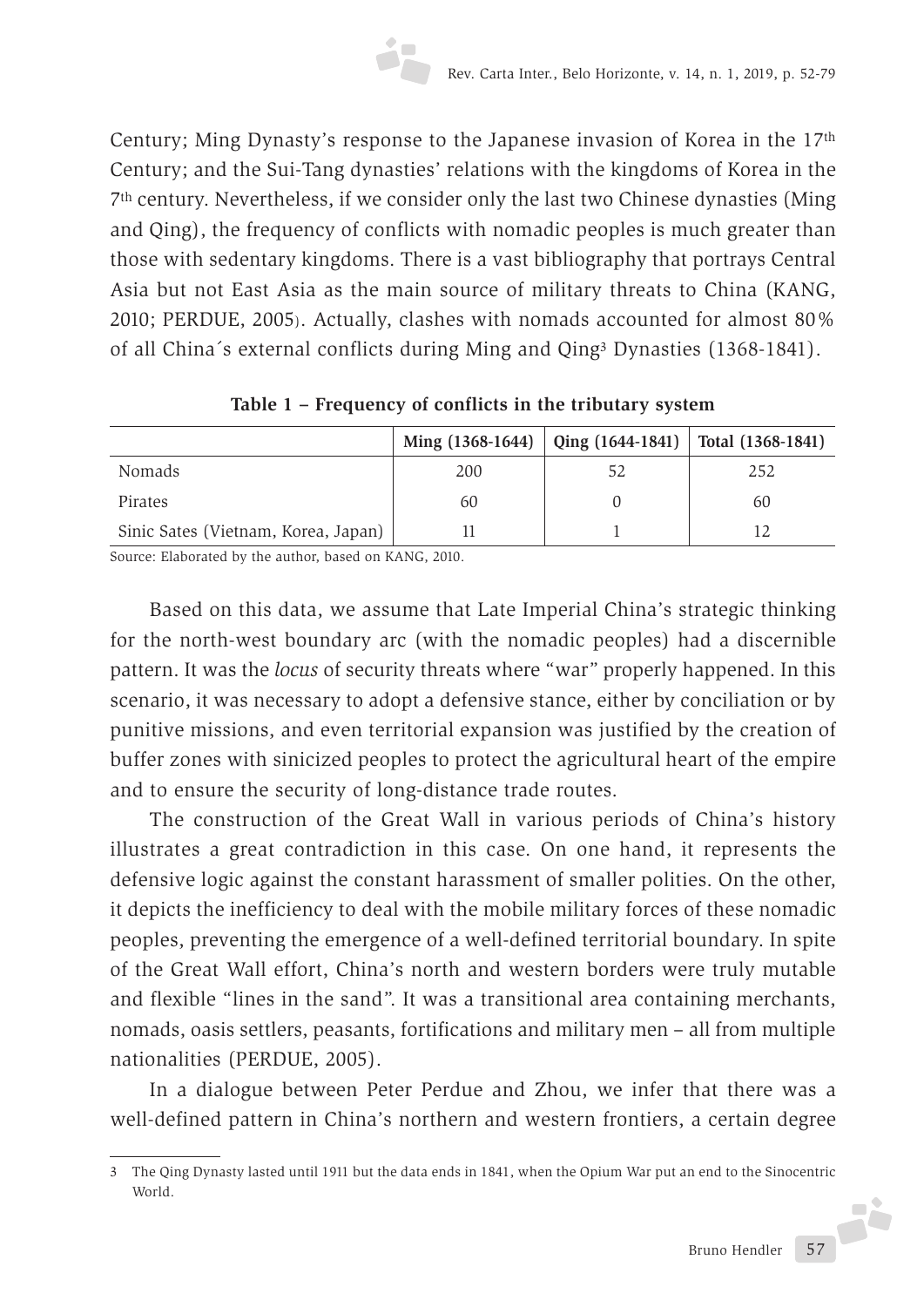

of predictability in the instable borderlands. In other words, the frequent clashes between nomads and Chinese forces were not chaotic, they were crises *within* the system, but not crises *of* the system itself. Thus, the existence of a stable tributary game that faced constant military instability is a plausible thesis. The means of violence between polities was a relevant variable of this system, although not the only one.

In sum, we know the Chinese were unable to hold the invasions of Mongols and Manchus in different moments of history, but in spite of these two failures, they were successful in preventing hundreds of other incursions from northern/ western polities. And this was a consequence of: a) the choice, by other polities, to avoid direct confrontation with China or to submit to its world order; and b) the tributary system, which could bear a "limited instability" of border harassment and punitive missions in order to preserve itself.

## **The structural contemporary process: China's rise in the 21st Century and the new Core-Periphery relations**

Zhou's tributary game (2011) is a type of game theory with the following premises: i) there is an asymmetry of capacities between two actors (China and the peripheral state); ii) this asymmetry is moderate, i.e., the maximum gain does not imply the annihilation of one actor by the other; and iii) as a theoretical model, it is ahistorical and not subjected to long-term processes.

The tributary game oscillates between two poles: cooperation (neighbor's submission and China's conciliation) and conflict (neighbor's harassment and China's punitive missions). As a cycle, there are no eternal points of maximum gain or loss: there are occasions when border harassment is more advantageous than submission (to the neighbor) and others when a punitive mission is more advantageous than co-optation (for China). However, the system tends to a cycle of cooperation and conflict that would be eternal if it was not affected by a learning curve process between the actors, who familiarize and predict the behavior of the other, and by historical processes of medium and long duration.

Our central hypothesis is that China's disputes with the Philippines in the South China Sea (SCS) present a dynamic analogous to the tributary game. However, instead of the eternal oscillation between the conflict and cooperation poles, it has been gradually shaped by the mutual learning process and, above all,

j.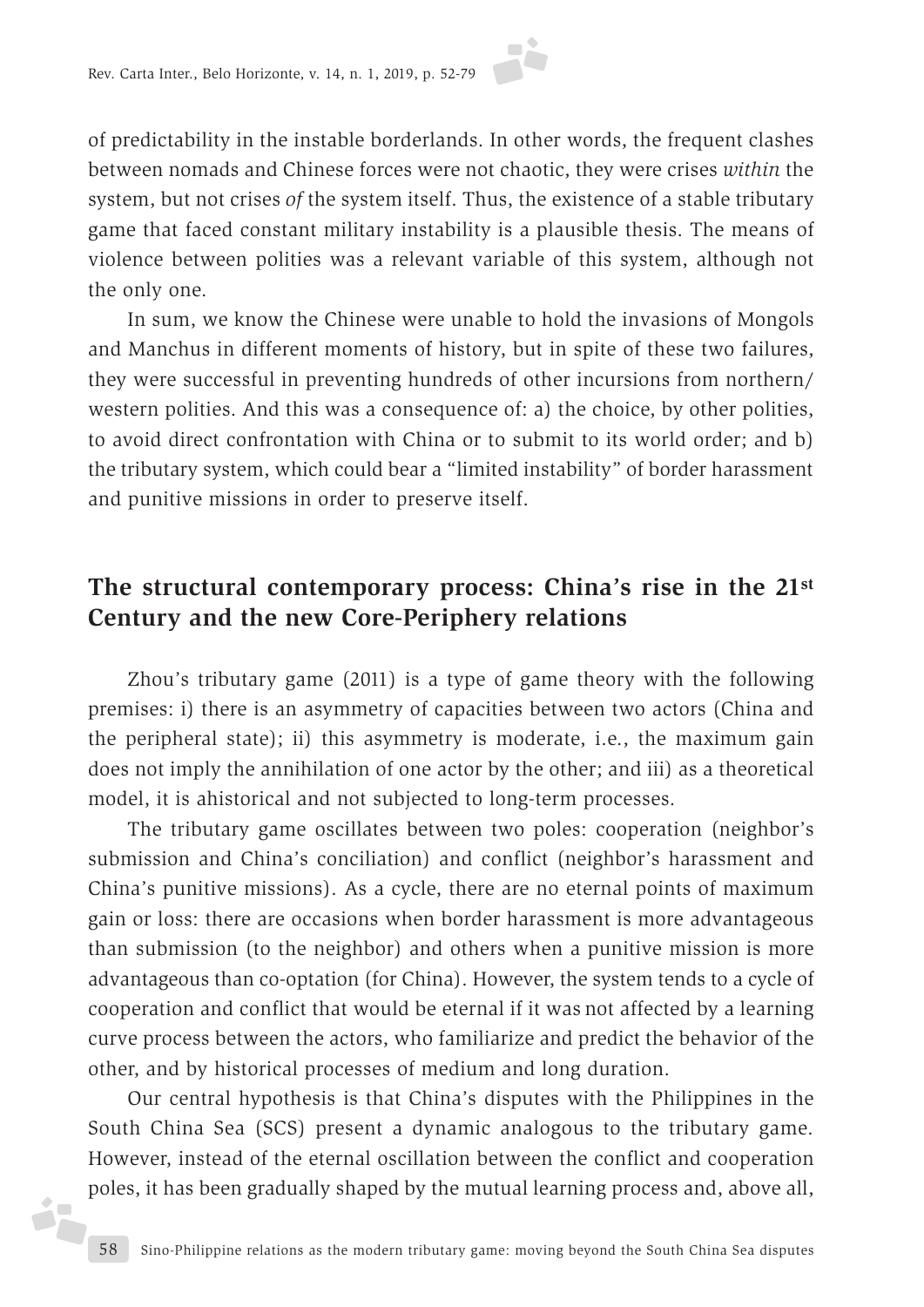by China's rise as a regional power. Even though it does not imply the annexation of peripheral states such as the Philippines, it tends to reduce their margin of maneuver and push them to the submission stance with economic and symbolic gains in lieu of strategic concessions.

The disputes in the SCS are "lines in the sand" in the sense that they are affected by flexible and dynamic issues. It is a phenomenon that shapes and is shaped by social, political and economic matters that stretch far beyond hard politics. The three vectors of China's external projection since 1997 are expressed in the intersections 1, 2 and 3 and the question that this model intends to answer is: if the abstract model of the tributary game reemerged today, what would be its concrete implications?



**Figure 2 – China's vectors of external projection**

Source: elaborated by the author, 2019.

The political economy vector has undergone profound transformations since 2008. Based on a successful and complex struggle between the government and the national bourgeoisie, there was a complexification of economic relations with the outside world under state guidance (NOGUEIRA, 2018). If this vector was driven by structural reforms, foreign direct investment attraction, public investment and export incentives in the 1990s and 2000s, foreign trade remained important, but it started to share attention with other sectors that make up a complex "toolkit" of economic projection, which we call economic statecraft. Leonard (2016) points out China's five major tools since the late 2000s: trade, investment, financial services, Renminbi internationalization and logistics integration through the Belt and Road Initiative (BRI).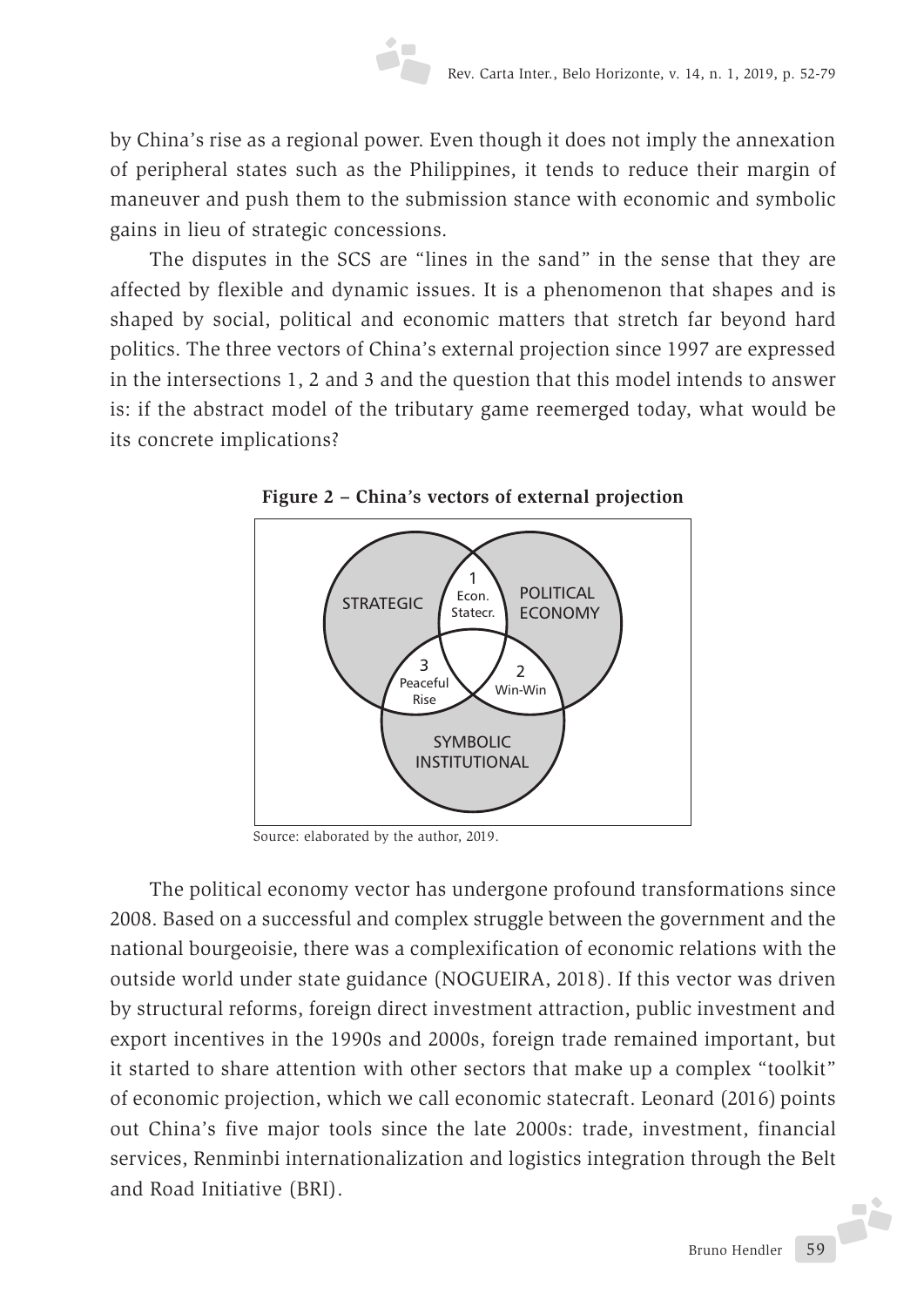

These processes arise from the saturation of a model based on public investments and exports surplus. One of the main internal constraints that impel this economic statecraft is the idle capacity of numerous productive sectors, which enhances a growing reliance on infrastructure works, an inflation of the real estate market, indebtedness of provinces and local governments, and a high leverage rate of banking and non-banking sectors. In order to mitigate these tendencies, state banks such as the Export-Import Bank of China (China Exim Bank) and the China Development Bank (CDB) started to support the internationalization of public enterprises through cheap credit (CINTRA; PINTO, 2017). In addition, China's high savings rate and corporate governance structure were combined with the distorted capital market to support the Chinese Outward Foreign Direct Investment (OFDI). Therefore, with the high competition in the domestic market, exploited by domestic and foreign companies, and the competitive leap of Chinese firms, the country's OFDI rose considerably in the mid-2000s and 2010s.

This way, Chinese companies started to invest abroad to gain more control over value chains and to access new technologies, markets and resources (NOGUEIRA, 2012). The approach to African countries, for example, has taken place through internal articulations that bring together the Chinese government, the financial institutions (Exim and CDB) and the state companies (Ribeiro, 2017) and such processes denote a change of focus from developed to developing countries. In short, the political economy projection through the state's dirigisme in vital sectors such as energy, infrastructure, food and technology has functioned as a relief for internal constraints.

The strategic vector underwent significant changes in the last decade as well. In quantitative terms, there were no surprises because public spending in the military remained around 2% of the GDP since the late 1990s. However, there was a sharp growth in absolute values: the official data indicates that, from 2008 to 2016, investment jumped from US\$60 billion to US\$151 billion, but there is evidence that the Chinese government minimizes the indicators. Other sources such as the SIPRI point to a leap from around U\$86 billion to US\$215 in the same period. Thus, in spite of a relative decline in military spending in 2017 (1,3% of the GDP in 2016), absolute values are still rising and remain much higher than other Asian countries' spending.

However, the great strategic shift is qualitative and consists on a military doctrine change: from an extensive and defensive logic (it focused on quantity of troops and weaponry for border protection) to an intensive and offensive one

i,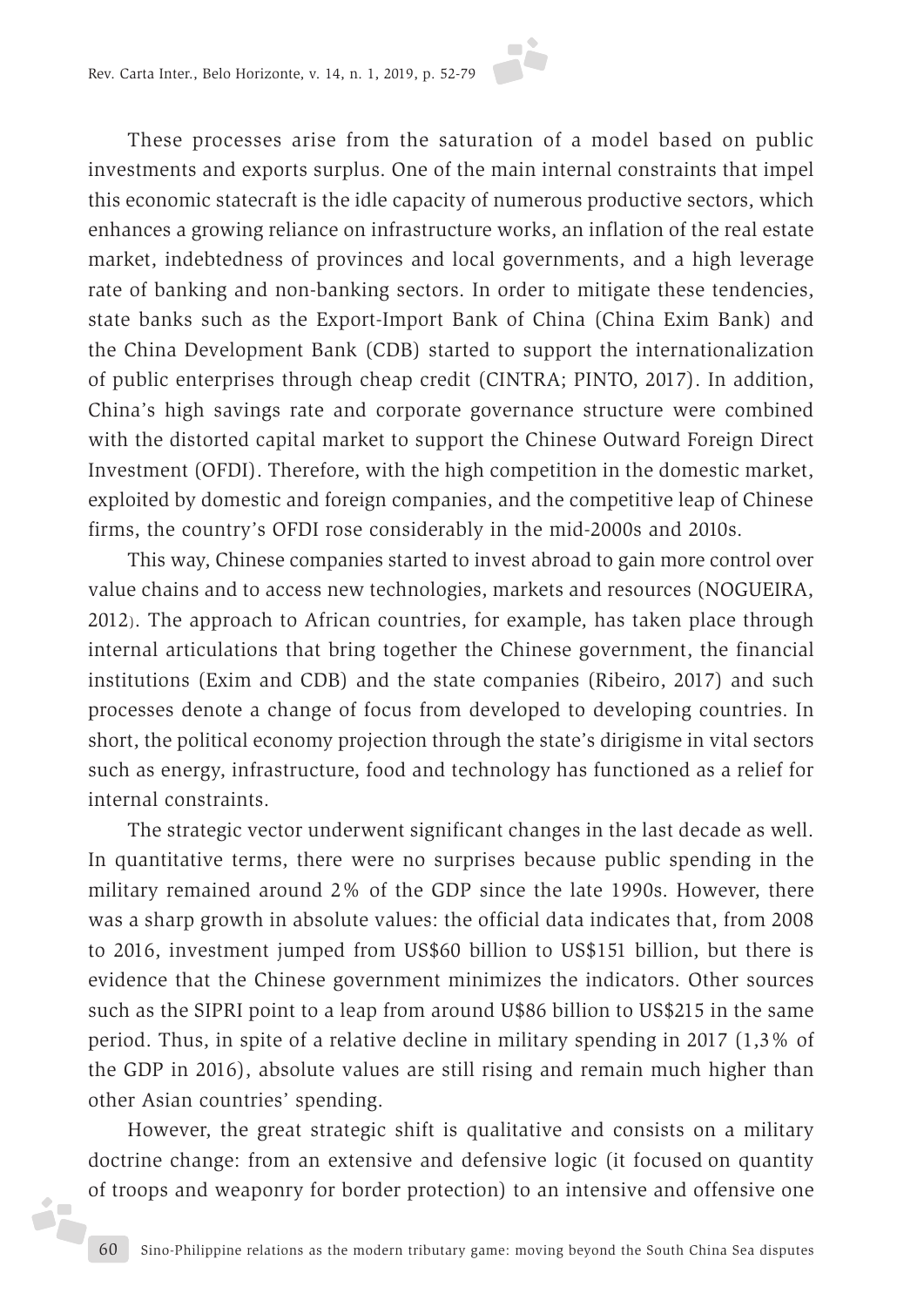(centered on non-conventional sectors, such as space program and cyberwar, and greater emphasis on power projection in the Asia-Pacific scenario and beyond through the Navy and the Air Force). These changes began in the 1990s and 2000s, with cuts in personnel, improvements in the industrial-military complex and integrated joint operations in the armed forces (FISHER JR, 2010), gaining *momentum* in the last decade with the construction of aircraft carriers, submarines and other vessels capable of navigating beyond the Asia-Pacific's first island chain. Finally, there is a growing focus on informatization of command and control lines, air force modernization and investments in cyber and space sectors.

Above these doctrine changes there are permanent strategic concerns: separatism (Tibet and Xinjiang), the status of Taiwan, the Koreas issue and the relations with the great powers. But one of the main changes, which is linked to the new military doctrine, refers to the maritime territorial disputes with Japan and the Southeast Asian countries. The military asymmetry with the latter and the historical resentments with the former are elements of growing relevance in Chinese strategic calculation and reinforce a doctrine focused on the projection of naval power. As a matter of comparison for further analysis, China is ranked in the 3th in the global firepower index, while the Philippines is only the 64th. The unbalanced correlation of naval power between both countries is expressed in numbers: 52 to 3 frigates, 76 to 0 submarines, 42 to 10 corvettes, 192 to 39 patrol craft and the total naval assets is 714 to 119 (GFP).

The interface between the political economy and the strategy vectors is the hard core of the Chinese post 2008 external projection. The asymmetric economic interdependence that China has built with its neighbors has been shaping their behavior on sensitive topics such as Taiwan and the SCS, hence the more dependent on Chinese capitalism the less combative these countries tend to be. Another issue is that Chinese state owned enterprises (SOE´s) have operated in strategic sectors of neighboring countries such as energy, communications and transport and can be used to blackmail or threaten governments in case of a military escalation. In that sense, Chong (2014) presents an interesting debate on Singapore's cyber vulnerability towards China. In a complementary way, the strategic vector is also important to the political economy one because it ensures the safety of sea lanes and generates income from the exports of the industrial-military complex products.

Finally, the symbolic and institutional vector goes far beyond traditional diplomacy and encompasses the activities of politicians such as Xi Jinping and Li Keqiang, academics, military, media and envoys to international organizations.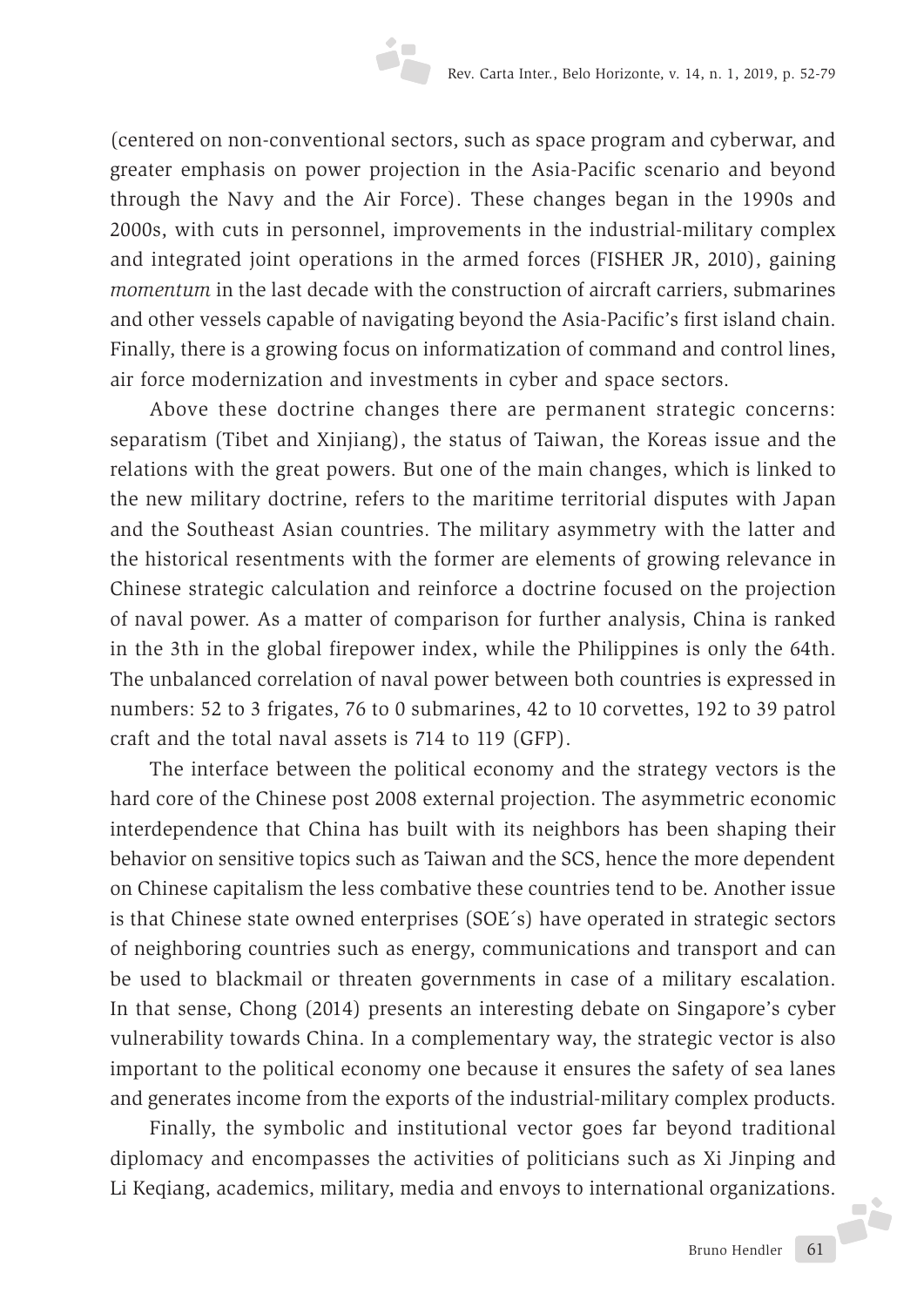Naturally, Chinese diplomacy has its own dynamics, but its performance tends to be an extension of the other two vectors both in bilateral and multilateral contexts.

The interface with the political economy sphere is clear by the diffusion of the "win-win game" motto, which creates a positive image of Chinese enterprises through media and political direct support in negotiating contracts with foreign firms and governments. In bilateral relations, particularly with developing countries, the Chinese government has promoted cooperation projects in several topics such as agriculture, trade, finance, investment, tourism, technology, circulation of people, etc. (Clemente, 2016). In the multilateral level, Beijing has sponsored and/or actively participated in hundreds of medium and high-level meetings, strengthening the image of China as a responsible partner and a promoter of development.

The symbolic interaction with the strategic vector has appeared on the so called military diplomacy, with China's participation in joint military exercises, training of foreign forces, humanitarian aid and transfer of arms and military equipment. From 2003 to 2016 Beijing participated in 349 joint military exercises with 56 countries, ranging from combat training to operations of hospital-ships in poor countries in Africa. In the multilateral arena, China has been actively participating in UN peacekeeping missions and joined regional institutions and regimes such as the Asean Regional Forum and the Declaration of Conduct in the South China Sea. Thus, the military diplomacy reinforces the image of China as a rising, responsible and non-revisionist power, concerned with peace and stability in its regional and global environments.

Nevertheless, the US projection in Asia Pacific, recently updated to Indo-Pacific by the White House vocabulary, remains a relevant factor to counterbalance China´s rise. The US presence in Asia Pacific dates back to the mid-nineteenth century when, in 1854, Commodore Perry's celebrated Naval Expedition, inspired by the Manifest Destiny, used gunboat diplomacy to establish formal relations with Japan and open the ports of Hakodate and Shimoda for free trade. At the turn of the twentieth century the Americans also secured trade interests with China. In 1902, as a consequence of the Spanish-American War, the US took Spanish territories in Central America (Cuba and Puerto Rico), in the Pacific Ocean (Guam and Wake) and, after supporting the Moro Rebellion against Spanish rule, they repressed this nationalist movement and turned the Philippines into a formal protectorate until 1946 (Pires, 2013).

Throughout the Cold War, American influence became even stronger with the creation of SEATO and the hub-and-spock system of bilateral alliances with Japan,

i<sub>r</sub>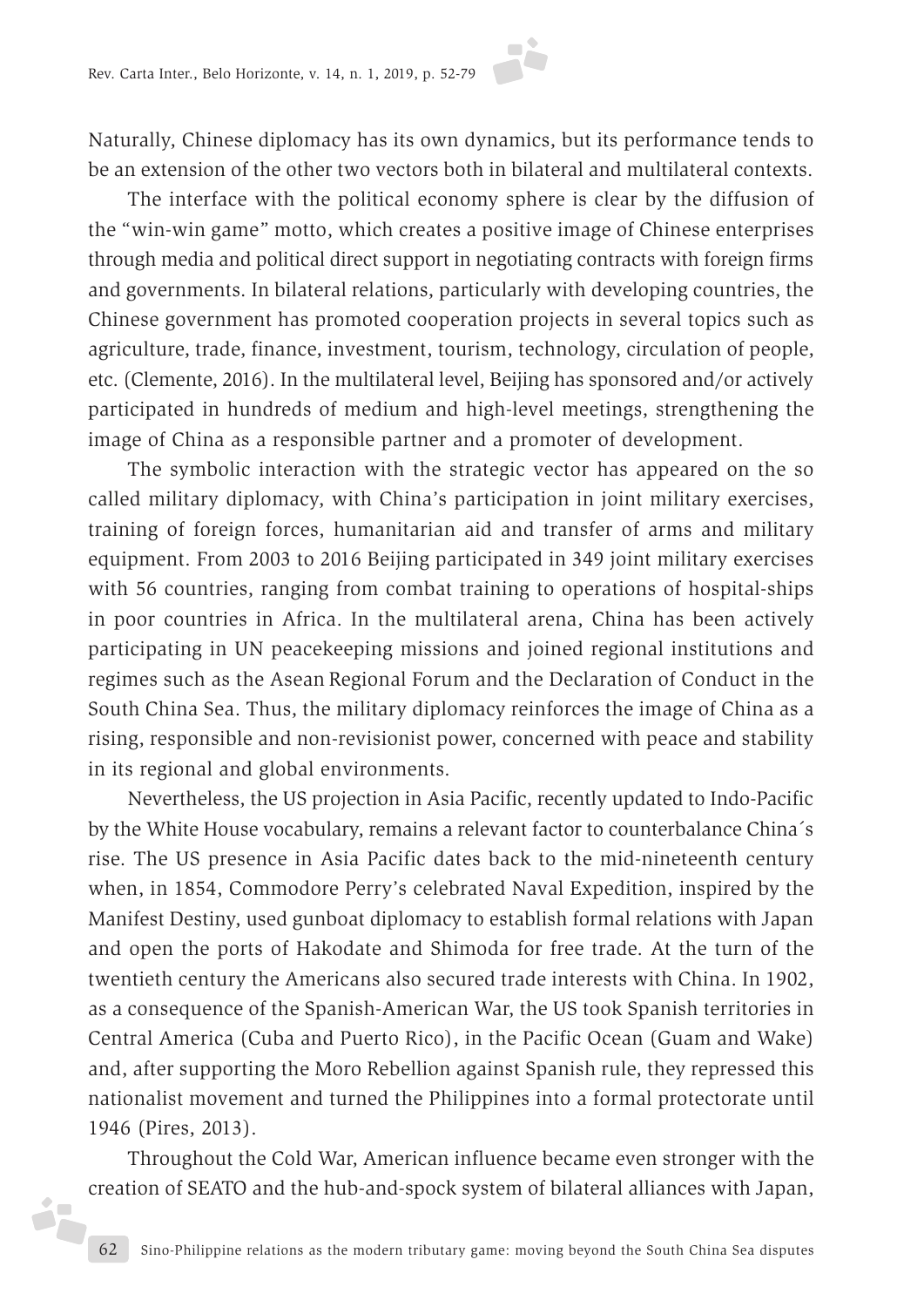South Korea, Australia, Taiwan, Indonesia, Thailand and the Philippines. At the end of the Cold War, this system gained new contours: instead of containing the socialist bloc, it became a tool to counterbalance China through softer elements of power such as its participation in the ASEAN Regional Forum, increased economic interdependence and cooperation on non-conventional security issues such as counterterrorism and humanitarian aid in cases of natural disasters and pandemics (Acharya, 2008, 41).

# **The tributary game between China and the Philippines: is China acting as its former self?**

"China is acting as its former self". This is how Julio Amador III described the current posture of the Asian giant in the  $21<sup>st</sup>$  Century<sup>4</sup>. He continued: "China wants new tributaries? It might even be true, but the former tributary system lasted long only because its associates had commercial benefits with China. Philippine sailors landed in China before Chinese sailors landed in the Philippines" (AMADOR III, 2017). If that is the case, how can the tributary game explain the current affairs between the two countries?

The disputes in the SCS are at the intersection of China's three outwardprojection vectors because the states involved are tightly bound by strategic, symbolic, and political economic issues. Furthermore, the tensions bring to the surface the contradictions of China's rise in a mirrored version, a kind of upsidedown world in allusion to the series Stranger Things. That is, China's economic statecraft may be affected by unprofitable projects and may jeopardize the national security of its neighbors; the win-win motto can turn into a win-lose game because of socio-environmental impacts and asymmetric interdependence; and the "peaceful rise" may be overshadowed by the "China threat" due to military modernization and to Chinese assertiveness in territorial disputes.

Isolating variables and identifying causal links are difficult tasks, but a historical glance may reveal some clues about this process. Based on the Philippines' presidential mandates we perceived how the country moved from a cooperative relationship with China (with Gloria Macapagal Arroyo) to a conflictive one (with Benigno Aquino III) and from that to a new friendly dynamic (with Rodrigo Duterte) that fits into the "conciliation-submission" analogy of the tributary

<sup>4</sup> Interview conceded during the author´s fieldtrip to Southeast Asia in October and November, 2017.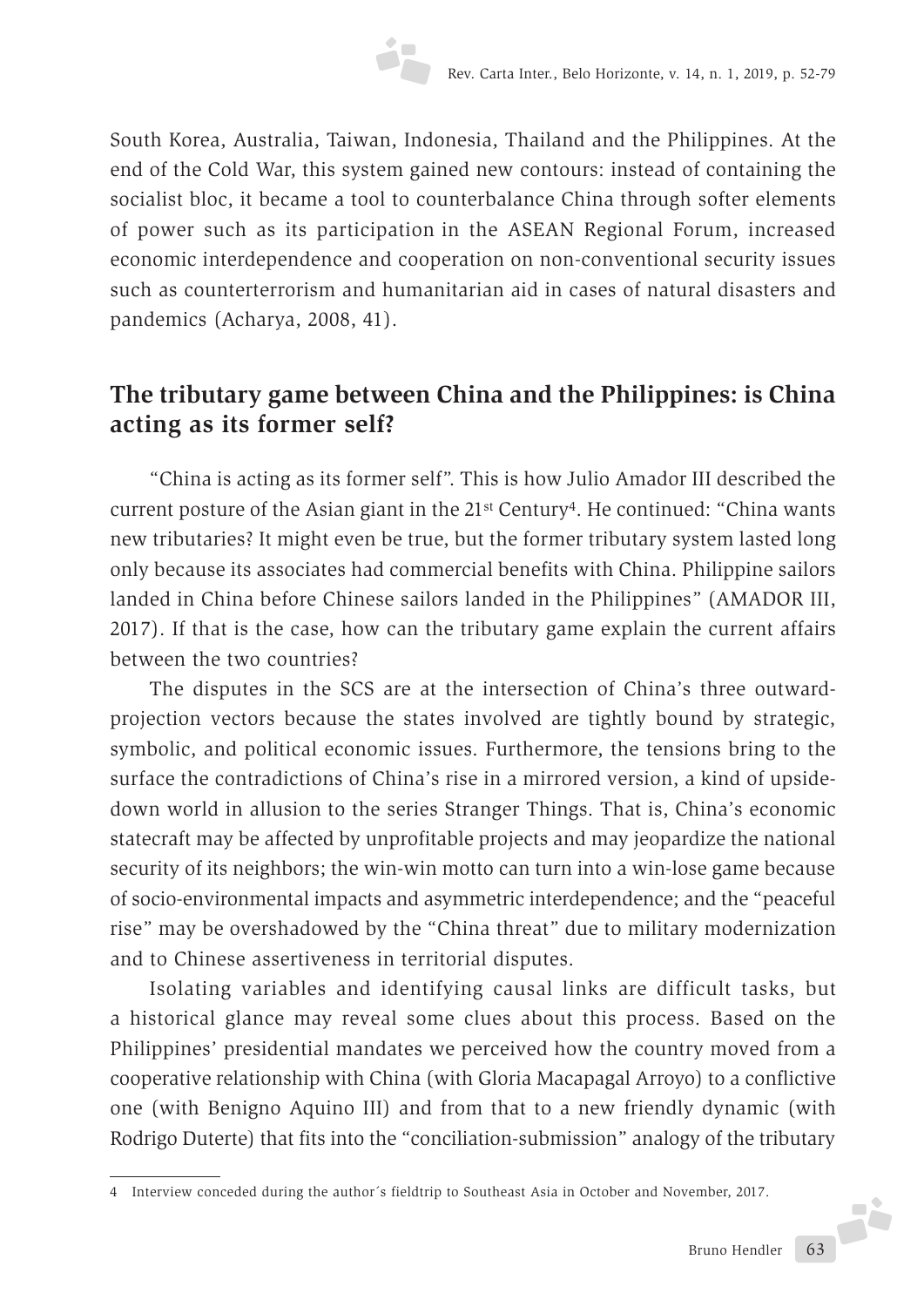

game. And comprising all these mandates from 2001 up to date (2019), there was a gradual process of mutual learning between the two countries' bureaucracies and China's regional rise has built new core-periphery relations with its neighbors (including the Philippines).

The elements of rapprochement in Arroyo's two mandates (2001-2010) are notorious. China's peaceful rise motto was reinforced by joint military exercises with Manila, the signing of a bilateral memorandum of understanding (in 2004), the first official visit of a Philippine warship to Beijing and China's multilateral adherence to the Code of Conduct in the SCS in 2002. Nevertheless, president Arroyo put into practice a policy of equi-balancing between China and US (Castro, 2016: 139). She visited Washington in November 2001, received George W. Bush in 2003 and strengthened security cooperation in the context of the War on Terror: the US military assistance rose from US\$38 million in 2001 to US\$114 million in 20035; the country was granted, along with Thailand, the status of major non-NATO ally and became a center of logistics operations for the US military; moreover its armed forces received training to fight the guerrillas in Mindanao (CHIANG, 2017: 11). Due to the kidnapping of a Filipino worker in Iraq in 2004, Angelo de la Cruz, Arroyo chose to withdraw the supporting troops in the American occupation in Iraq, shaking relations with the US, but only temporarily.

China's win-win motto was reinforced by the prolific presidential diplomacy between Hu Jintao and Arroyo, coined as the "golden age of partnership" and materialized in the subsequent signing of 83 bilateral cooperation agreements. The economic statecraft was reinforced in two ways: bilateral trade grew exponentially with a considerable Philippine surplus; and Chinese companies invested about three billion dollars in the Philippine energy sector between 2008 and 2010 (AEI; CLEMENTE, 2016: 222).

The table below presents the main topics of bilateral relations through the lenses of China's vectors of external projection. For the most part of the 2000s the interaction leaned toward the cooperation pole, as Beijing adopted a more conciliatory stance and Manila a more submissive one. Because these are only ideal concepts, it does not mean that the Philippines were totally obedient to China – actually, Arroyo adopted a wise equi-balancing foreign policy between US and China as aforementioned. The point is that both countries developed a "mutual learning process" made possible by Manila's openness to engage Beijing

j.

<sup>5</sup> There are divergences about these numbers. The USAID website displays a change from US\$10 million to US\$55 million.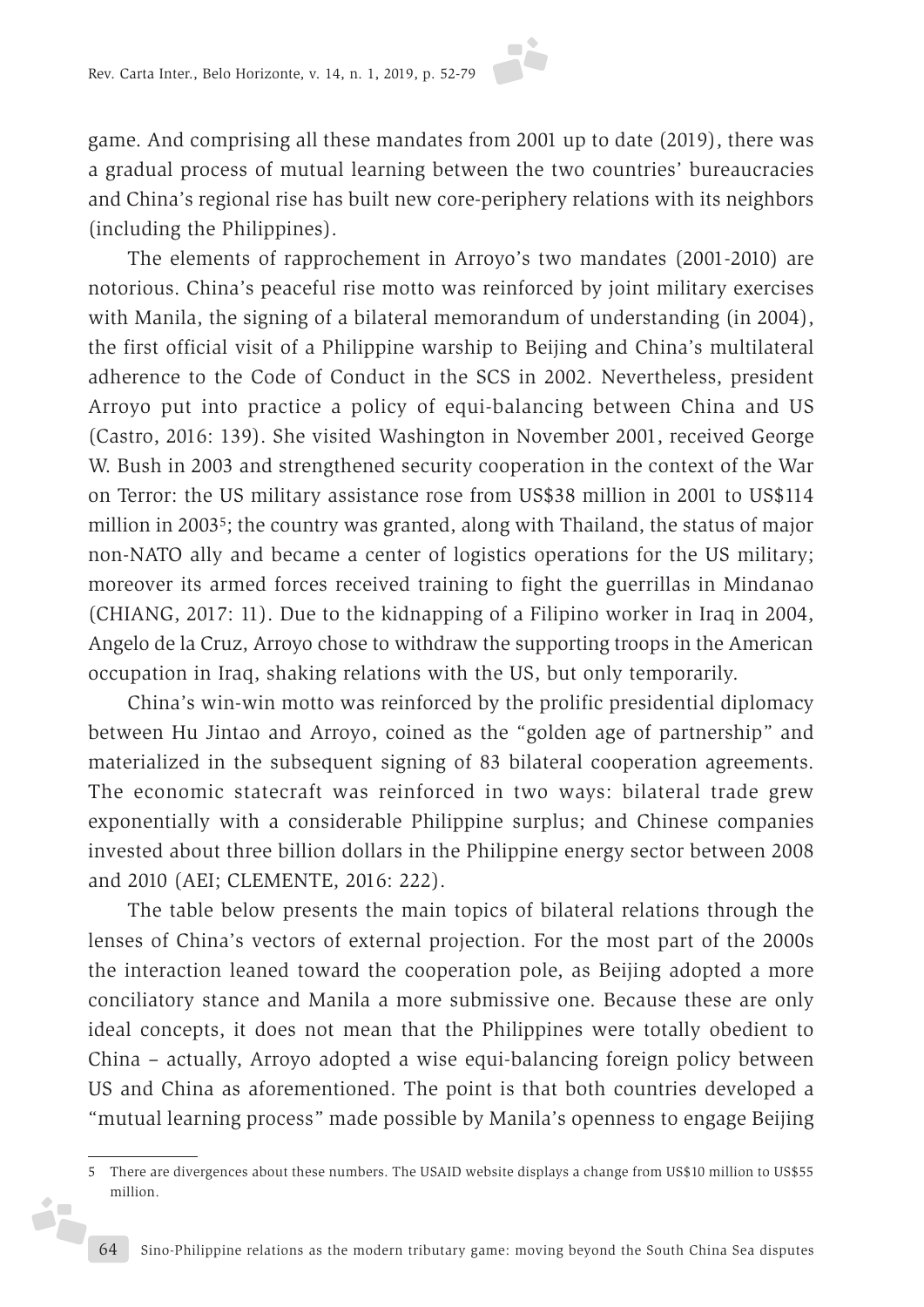and by China's charm offensive in Asia, which took shape precisely in the 2000s. In broad terms, the SCS issue was not a top priority in the bilateral agenda: it was neither used to promote "border harassment" by the Philippines nor used to promote "punitive missions" by China.

| Figure 3 – Arroyo and China: cooperation and equibalancing |
|------------------------------------------------------------|
| in the "Golden Age of Partnership" (2001-2010)             |

|                          | • MOU $(2004)$ ;                                                       |  |  |  |
|--------------------------|------------------------------------------------------------------------|--|--|--|
| Security/Strategic       | • JME's with China;                                                    |  |  |  |
|                          | • Philippine Vessel visits Beijing;                                    |  |  |  |
|                          | • US cooling in 200 (Angelo de la Cruz)                                |  |  |  |
|                          | • Cooperation projects (83 projects);                                  |  |  |  |
| Symbolic - Institutional | • Presidential diplomacy: "Golden Age of Partnership"                  |  |  |  |
|                          | • Chinese FDI rises (2008 onwards);                                    |  |  |  |
| <b>Political Economy</b> | • Philippine positive bilateral trade with China                       |  |  |  |
|                          | • Note top priority issue until 2009, when both countries officialized |  |  |  |
| South China Sea          | their claims on SCS                                                    |  |  |  |

Source: elaborated by the author, 2019.

The golden era of partnership showed signs of exhaustion in 2009: President Arroyo was linked to corruption allegations involving Chinese investments. Furthermore, in March 2009 the president approved the Philippine Archipelagic Baselines Law, which defines the territorial jurisdiction of the country and includes the Scarborough Reef. In May 2009 the Chinese delegation submitted to the UN the 9-dash line, Beijing's official demand on SCS, which overlaps the 200 miles exclusive economic zone of many countries in SE Asia. As a result, the number of bilateral agreements fell abruptly and bilateral relations have cooled.

These facts changed the stances in the tributary game: Manila moved from "submission" to the "border harassment" stance and Beijing from the "conciliatory" to the "punitive mission" one. This trend gained *momentum* with the succeeding president, Benigno S. Aquino III (2010-2016), who came to power with a campaign of criticism on the rapprochement with China. It is impossible to infer which side took the "first move" and it is sufficient to assume that both sides embarked in a new phase of mutual misperceptions and hostilities that were channeled to the SCS.

This process was developed in three phases: first with the sparse clashes between navies and fishermen from both countries in 2011. Second, with the rise of tensions that culminated in a maritime standoff in Scarborough Schoal **-3**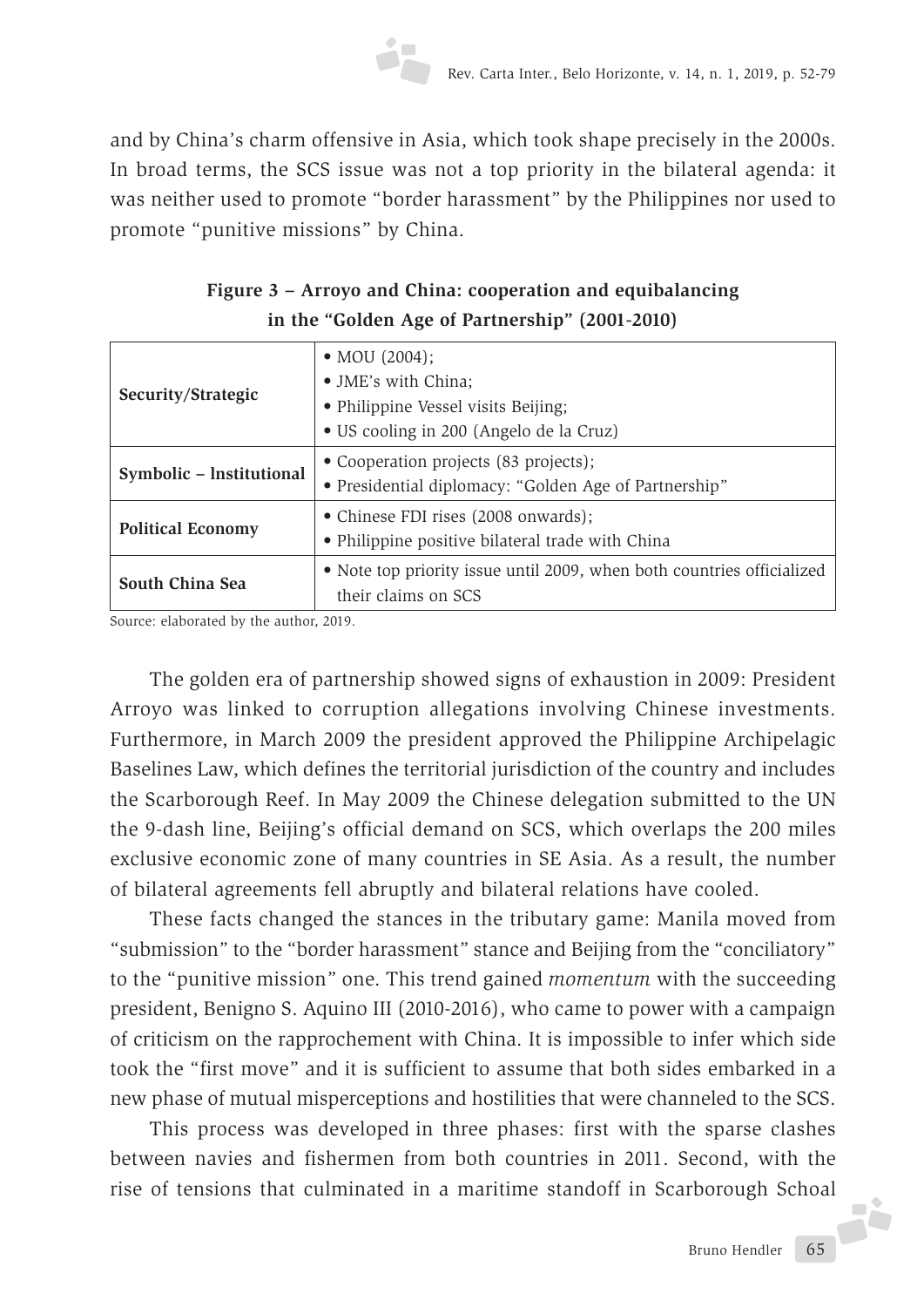(April, 2012), which affected the multiple facets of the bilateral relations and pushed Aquino to institute arbitral proceedings against China in the PCA in January, 2013 (PCA). And third, the withdrawal of Philippine forces from Scarborough and the subsequent Chinese occupation of several SCS elevations (including Scarborough), sparkling a process of construction works of civil and military facilities in these islands from 2013 onwards.

The table below describes the main events and characterizes them according to China's vectors of external projection.

| <b>Date</b>         | Description of event                                                     | Category                             |  |
|---------------------|--------------------------------------------------------------------------|--------------------------------------|--|
| Feb, Mar, Oct, 2011 | Sparse clashes between navies and fishermen                              | Strategic and<br>Economic Statecraft |  |
| April, 8, 2012      | Scarborough standoff between navies                                      | Strategic                            |  |
| April, 12, 2012     | Hackers invade PH's Universities websites                                | Symbolic-lnstitutional               |  |
| April, 25, 2012     | US-PH Joint Military Exercises                                           | Strategic                            |  |
| May, 2012           | China's trade boycon                                                     | Economic Statecraft                  |  |
| May, 2012           | China's tourism boycon                                                   | Economic Statecraft                  |  |
| May, 2012           | Mutual protests in each other's Embassies                                | Symbolic-Institutional               |  |
| May-August, 2012    | China vetoes fishing activities in Scarborough                           |                                      |  |
| May-August, 2012    | PH's fishermen ignore the veto                                           |                                      |  |
| June, 2012          | PH forces retreat from Scarborough                                       | Strategic                            |  |
| January, 2013       | PH opens the case against China in the PCA                               | Symbolic-lnstitutional               |  |
| April, 2014         | PH-US sign the Enhanced Defense Cooperation<br>Agreement (EDCA)          |                                      |  |
| May, 2014           | China: Construction sites in Johnson Reef<br>(Airstrip)                  | Strategic                            |  |
| April, 2015         | China: Construction sites in Mischief Island                             | Strategic                            |  |
| September, 2015     | China: Construction sites in Fiery Cross Reef<br>Strategic<br>(Airstrip) |                                      |  |
| January, 2016       | China: Submarine base in Mischief                                        | Strategic                            |  |
| February, 2016      | PH accuses China of building missile facilities<br>in the SES            |                                      |  |

**Figure 4 – Philippines-China escalation in the South China Sea**

Source: elaborated by the author, 2019.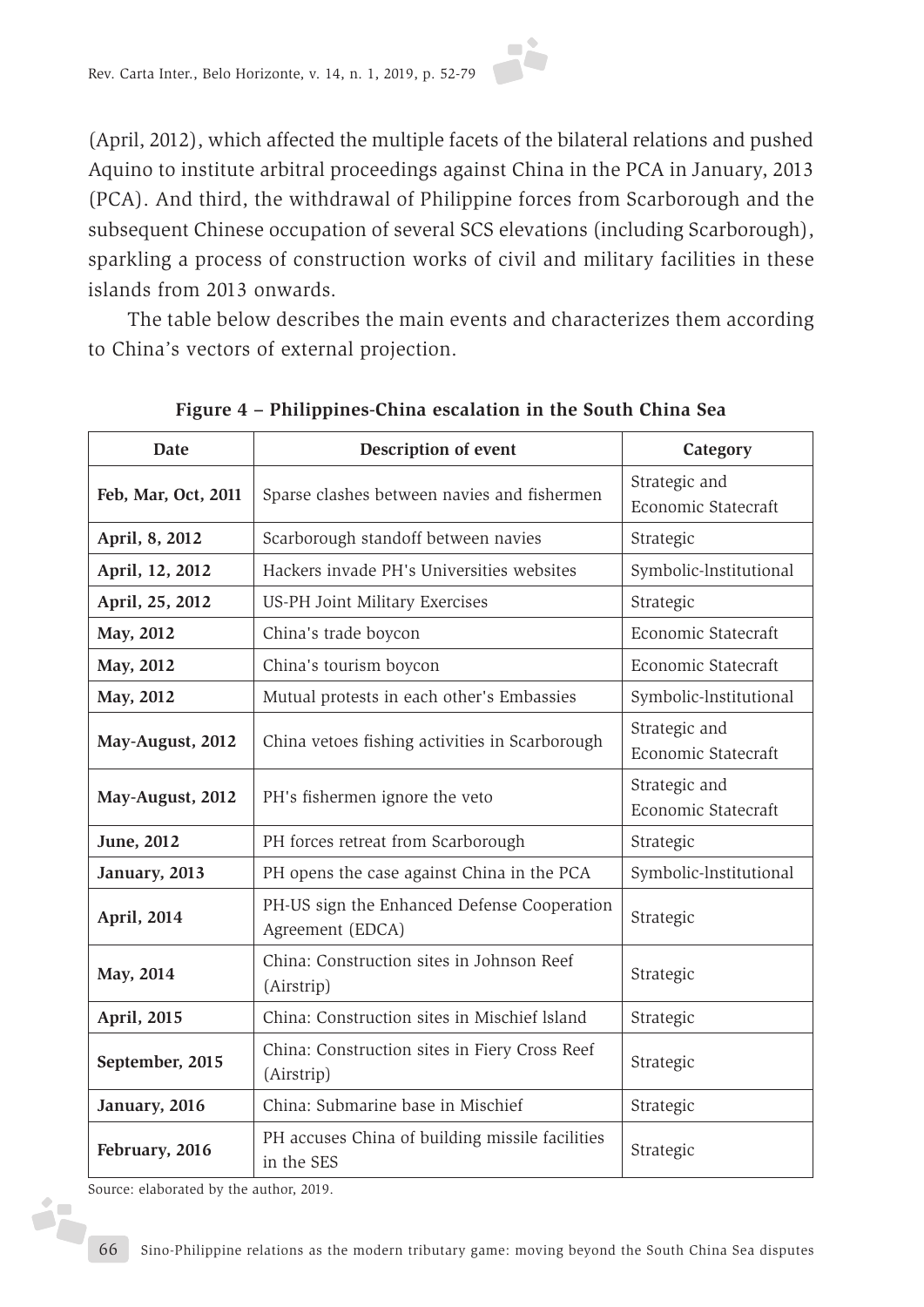Chan (2016) infers that Beijing's counterparts in the maritime disputes "face a trade-off between promoting thriving economic relations with China and contesting vigorously its sovereignty claims". The asymmetric economic interdependence induces the peripheral country to seek a separation between economic and political affairs, while the stronger party usually mixes them because it has more resources to act on both boards.

Chan (2016) argues that China adopts a "reactive assertiveness" in the SCS: "It has shown a general inclination to postpone confrontation unless it perceives the other party in a dispute to have taken unilateral actions to breach or threaten the status quo". This concept fits China's "conciliatory" stance in the tributary game, when cooptation is less costly than coercion. But in 2011-2015 China was far from a conciliatory power: it used economic and strategic tools as punitive missions to push the Philippines to the "submission" stance. And only in 2016, with a more favorable government in Manila, did Beijing switch to the reactive assertiveness.

If we examine this process through China's three vectors of foreign projection we will find evidences of their "mirrored versions". The peaceful rise motto was jeopardized by its mirrored version – the China threat -, as Beijing started its assertive policy in the SCS generating friction between Philippine and Chinese navies on the oil exploration in Reed Bank and harassing Filipino fishermen around the Scarborough reef. After the first clashes in 2011 and 2012, Aquino launched a legal challenge to China's demand in the SCS (in January, 2013) at the Permanent Court of Arbitration, based on the United Nations Convention on the Law of the Sea (UNCLOS) and cooled the bilateral relations (CHIANG, 2017).

Pushing even harder to the "border harassment" stance, Aquino found US support with Barack Obama's Pivot to Asia policy, which sought to strengthen ties in the region to counterbalance China. The parties reached the Framework Agreement on Enhanced Rotational Presence and Agreement in 2012 and the Enhanced Defense Cooperation Agreement (EDCA) in 2014 (AMADOR III, MERCED, TEODORO, 2015). This sequence of agreements can be seen as the update of the Mutual Defense Treaty of 1951, for it grants access to military facilities in the Philippines for US troops in return of modernization, maintenance and transfer of supplies to local forces and aid to Filipino Coast Guard in maritime surveillance (CHIANG, 2017; CASTRO, 2016). Furthermore, Aquino also strengthened military cooperation ties with Japan, signing maritime security agreements and carrying out the purchase of its vessels, naval technology and supplies (CASTRO, 2016).

Bruno Hendler 67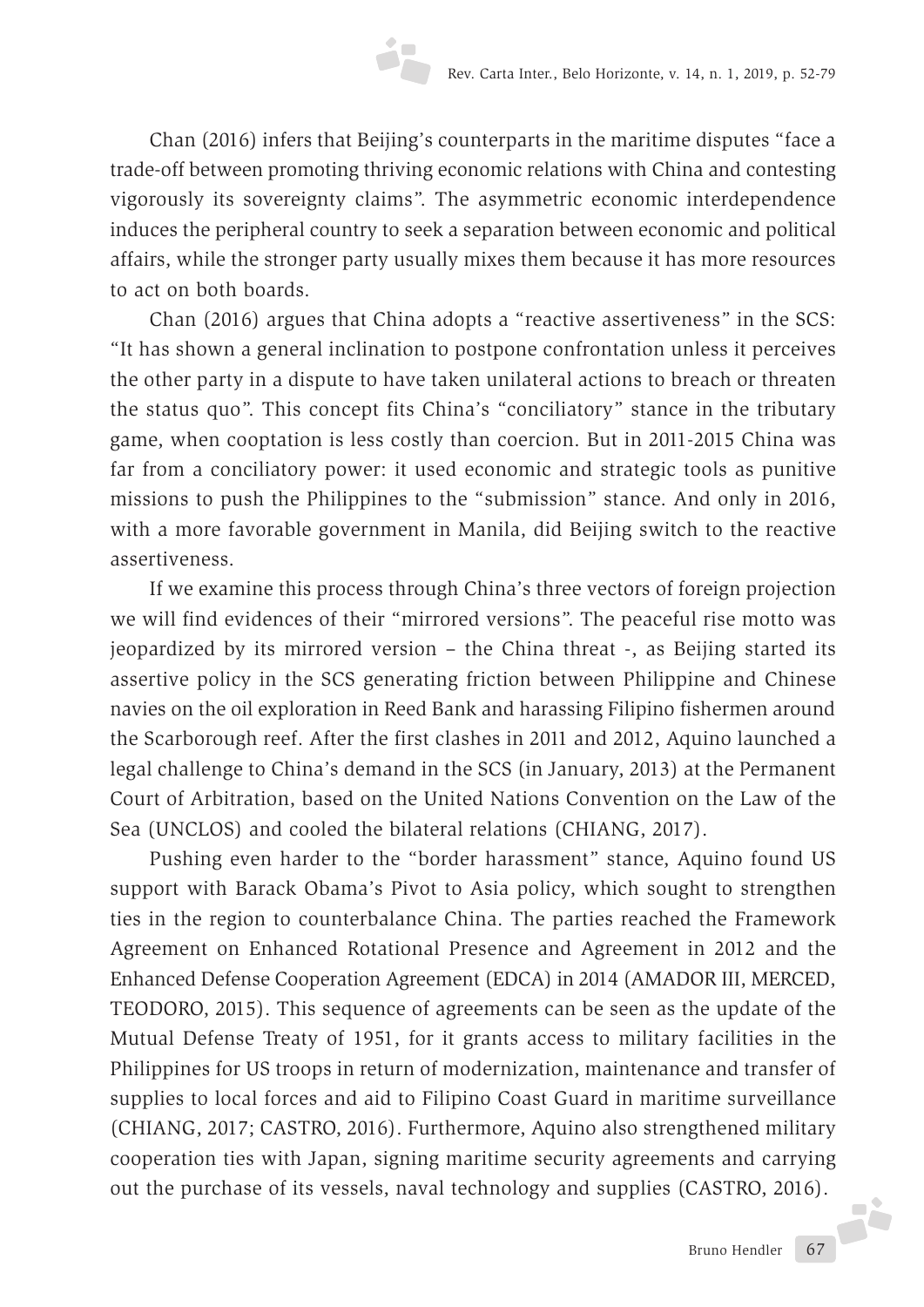The chart below demonstrates the sharp rise in US' aid to the Philippines both in economic and military sectors.



**Chart 1 – Philippines: US Financial Aid (in US\$ millions, from 2001 up to 2016)**

Source: explorer.usaid.gov<sup>6</sup>.

This move may be perceived as a threat by China for three reasons: first, for the quasi-permanent return of American forces in the Philippines. Second, because Japan's influence in the Philippines also grew. And finally because the concept of rotating US forces in the Philippines could serve as an example for other countries that feel threatened by China, such as Vietnam and Malaysia. In short, after a decade of Arroyo's equi-balancing with a smart move towards China, Aquino moved away from Beijing and strengthened ties with US.

The win-win game was also affected by its win-lose mirrored version. The number of cooperation projects fell from 52 (in 2005-2010) to 9 (in 2011-2016) and the presidential diplomacy of Xi Jinping-Benigno Aquino did not replicate the golden age of partnership of its predecessors. Instead of official visits, both leaders met only briefly at the occasion of the APEC Summit, in 2014 in Beijing, when only vague words on "finding constructive ways to resolve the SCS dispute" were stated (ARCANGEL, 2014). Besides, Aquino also cancelled an official visit to China in 2013, during the peak of maritime tensions.

i7

<sup>6</sup> This data was collected by March, 2018.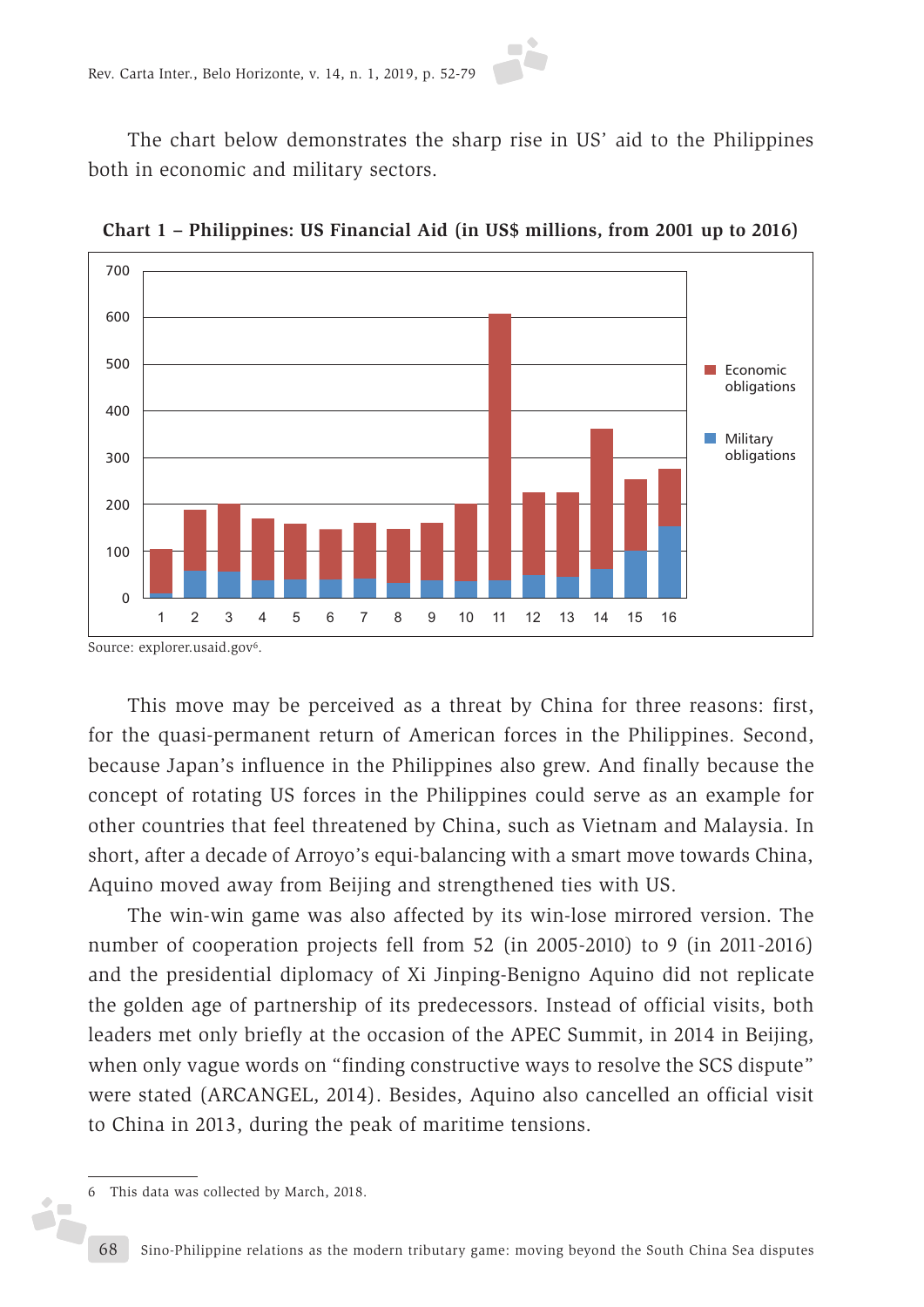Finally, Beijing used its economic statecraft to pressure Manila's defiant posture in three ways. First, the number and value of China's FDI projects fell (Table 7). Second, there was a tourism boycott applied by Chinese agencies concerned with the safety of their citizens (Agbayani, 2012). And third, China started a trade war against Philippines' exports of tropical products, especially bananas. Through non-tariff barriers, the Chinese authorities slowed inspections of perishable goods from the Philippines in 2012 such as bananas, papayas, mangoes, coconuts and pineapples, sending Manila a message without seriously damaging the Philippine and Chinese economies (ASIA SENTINEL, 2012; STRATFOR, 2012). Instead of harming strategic sectors such as electronics, Beijing used a limited "punitive mission" to press the Philippine "border harassment" in the SCS. Subsequently, since CAFTA came into force in 2010, the Philippines trade with China turned into negative balance and the deficit faced a sharp fall after 2012.

The table below presents the main topics of bilateral relations during Aquino's administration. In the three axis of analysis there was a move from cooperative to conflictual stance. And if the SCS issue was put aside in the "Golden Age of Partnership", it was turned into the focal point of distrust and mutual hostilities.

|                          | • SCS Clashes;                                                           |  |  |  |
|--------------------------|--------------------------------------------------------------------------|--|--|--|
| <b>Security</b>          | • Permanent Court of Arbitration (PCA)/UNCLOS litigation;                |  |  |  |
|                          | • US Rapproachment (EDCA);                                               |  |  |  |
|                          | • Strategic cooperation with Japan.                                      |  |  |  |
| Symbolic-Institutional   | • Decline of cooperation projects;                                       |  |  |  |
|                          | • Cooling of presidential diplomacy. Cease of official visits.           |  |  |  |
| <b>Political Economy</b> | • Decline of FDI projects;                                               |  |  |  |
|                          | • Trade boycott;                                                         |  |  |  |
|                          | • Tourism boycott;                                                       |  |  |  |
|                          | • Slight commercial deficit (cafta came into force in 2010).             |  |  |  |
| South China Sea          | • Escalation of clashes between Marines and fishermen of both countries; |  |  |  |
|                          | • Litigation at the Permanent Court of Arbitration.                      |  |  |  |

**Figure 5 – Aquino and China: from cooperation to escalation (2010-2016)**

Source: elaborated by the author, 2019.

After the escalation in 2011-2013, there was a turning point, when the costs of the "border harassment-punitive mission" instance were higher than its benefits. Of course, the facts on the ground changed: since the Scarborough standoff, China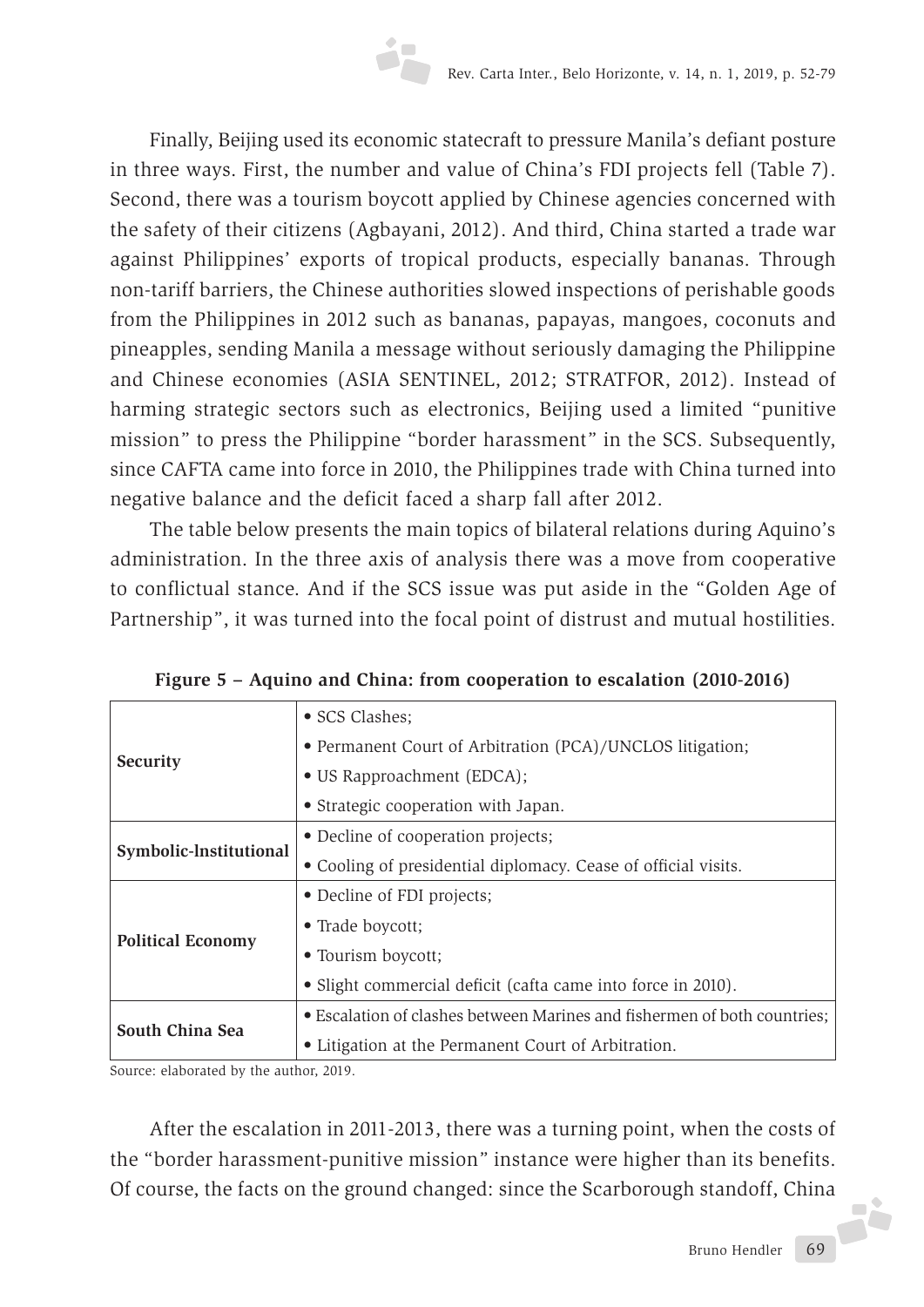took gradual control of many islands and islets in the SCS. But the gains in the security dimension had a price – the peaceful rise and the win-win mottos were stained as the country faced a defeat at the Permanent Court of Arbitration (PCA), practiced an intense bullying against Philippines' Navy and fishermen, and used its economic statecraft to press Aquino's administration. As for the Philippines, despite the symbolic triumph at the PCA and the "return" of American troops under the EDCA, the economy suffered with the Chinese boycott in trade, investments and tourism. In other words, Beijing used economic and strategic "punitive missions" that eventually coerced Manila to alter its stance from "border harassment" to "submission", although it also meant some symbolic and even strategic blowbacks for China, such as the PCA case and the US "return" to Asia.

The tributary game changed to the cooperative pole when Rodrigo Duterte became the new president of the Philippines in July, 2016: Manila leaned in favor of a rather submissive stance and Beijing to a conciliatory one. Again, it is not our goal to identify what exactly triggered this process and it is sufficient to assume that the learning process of an intense asymmetric relation in the recent decades played a role with mutual signs of rapprochement.

The table below presents the main topics of bilateral relations during the first years of Duterte's administration.

|                          | • Dubiety towards US: end of JME but keeps the military cooperation; |  |  |  |
|--------------------------|----------------------------------------------------------------------|--|--|--|
| <b>Security</b>          |                                                                      |  |  |  |
|                          | • China's Navy visits Davao City;                                    |  |  |  |
|                          | • Duterte halts construction work in Sandy Cay;                      |  |  |  |
|                          | • Military cooperation with US and China (fight against Abu-Sayyaf). |  |  |  |
| Symbolic-Institutional   | • Presidential diplomacy: Pivot to China, "New Alliance", BRI,       |  |  |  |
|                          | disagreement with Obama;                                             |  |  |  |
|                          | $\bullet$ PCA dismiss.                                               |  |  |  |
|                          | • Chinese FDI growth: diversification of projects (infrastructure,   |  |  |  |
| <b>Political Economy</b> | tourism, services);                                                  |  |  |  |
|                          | • The Philippines joins the AIIB;                                    |  |  |  |
|                          | • Sharp trade deficit with China.                                    |  |  |  |
| South China Sea          | • De-escalation of tensions in the SES.                              |  |  |  |

**Figure 6 – Duterte and the "China´s pivot" (2016-)**

Source: elaborated by the author, 2019.

iz.

Despite the didactic separation, these processes are all interconnected. It is possible that the wind of change came with Duterte's speech act: he declared an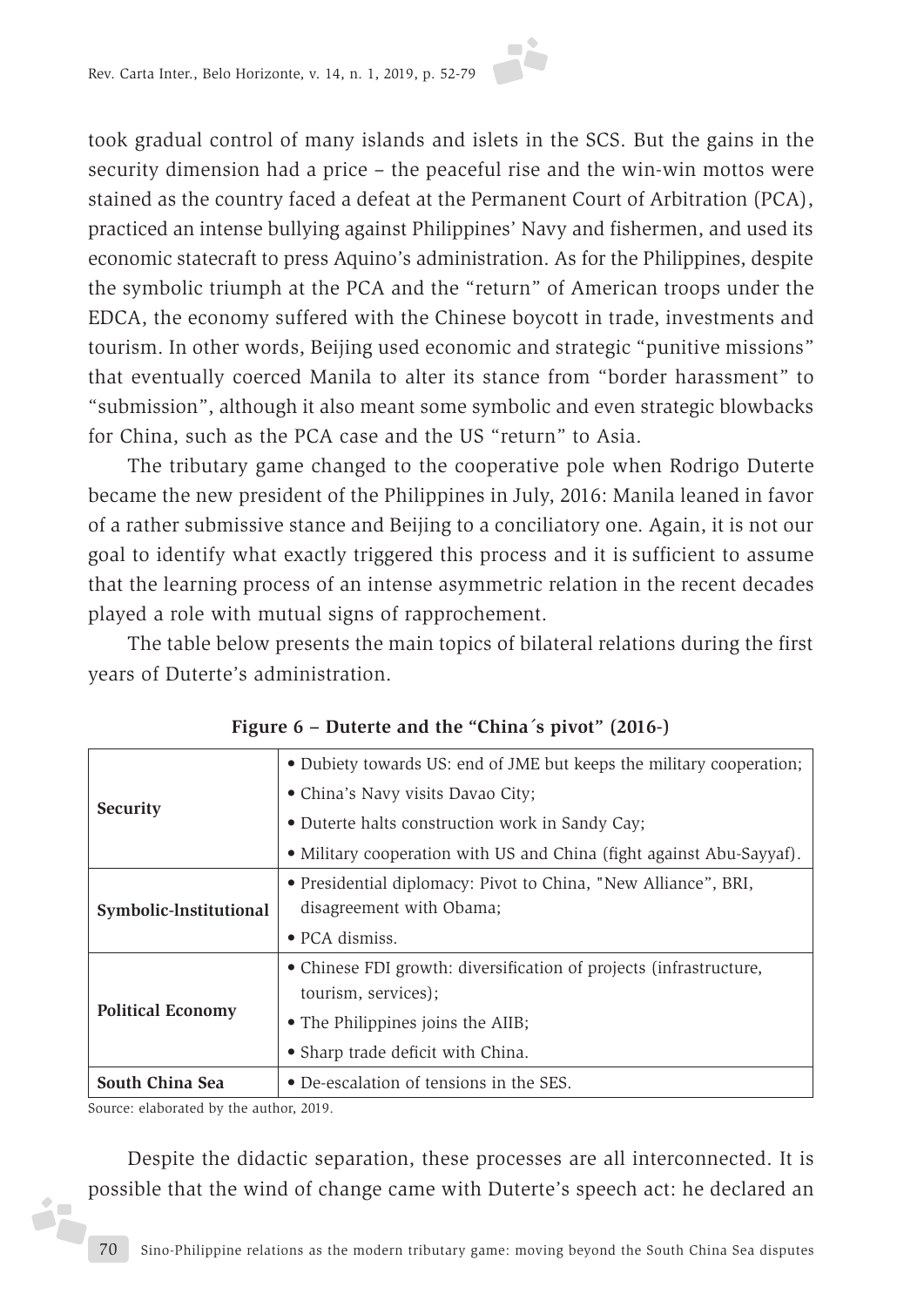alignment of another ideological type with China and Russia and promoted his "pivot to China" motto (BLANCHARD, 2016; HEYDARIAN, 2017). The presidential diplomacy between Duterte and Xi Jinping seems to retake the Arroyo-Jintao's "Golden Age of Partnership" given the resumption of official visits, the promise of new cooperation agreements, the Philippines' accession to BRI and the slight cooling between Manila and Washington. However, the historical conjuncture in 2016 is much different from that of the 2000s, so now we shall examine the ruptures and continuities.

Duterte's rhetorical twist matches with China's win-win motto, economic statecraft and peaceful rise, but would be just empty words if it was not accompanied by symbolic and material changes. The first twist was the timid reception of the favorable decision granted by the PCA on the SCS. The decision came two months after Duterte's election, in July 2016, who had adopted a much more moderate speech than his predecessor, defending a negotiated resolution with China and a possible agreement for the joint exploration of resources in the SCS.

Another diplomatic twist came with the jolting of the Manila-Washington relations in the early months of Duterte's administration, when the president declared that he would put an end to the joint military exercises and would prohibit the US Navy to use Philippine ports for operations in the SCS (CHIANG, 2017: 18). In addition, the president made some controversial statements: he personally offended President Obama during the ASEAN Summit in Laos, in May 2016, and in another occasion he stated that the Philippines would be divorcing the US and forming an alliance of a different ideological line with China and Russia. Now, with Trump in the White House, Duterte seems to be adopting a more moderate approach due to the US aid in the struggle against Abu-Sayyaf and to Trump's blind eye with regards to alleged human rights violations of Duterte's War on Drugs (KURLANTZICK, 2017). It is not a coincidence that the US' military aid to Manila kept growing in 2016 in spite of a decline in economic aid (Chart 1).

On the other hand, the Manila-Beijing military cooperation also boomed during the last years, when the Chinese promoted their military diplomacy in many ways. China sent \$16 million worth of rifles and ammunition, and a donation of almost \$300,000 for the rehabilitation of Marawi, a city in Mindanao threatened by Abu-Sayyaf guerrilla in 2016-2017 (CHAVES, 2017). The Philippines-China Annual Defense Security Talks (ADST) (PARAMESWARAN, 2017a), created in 2005 and halted in 2013, was resumed in 2017. Three ships from the PLA's Navy Task Group 150 were part of a three-day visit at Sasa Wharf in Duterte's hometown of Davao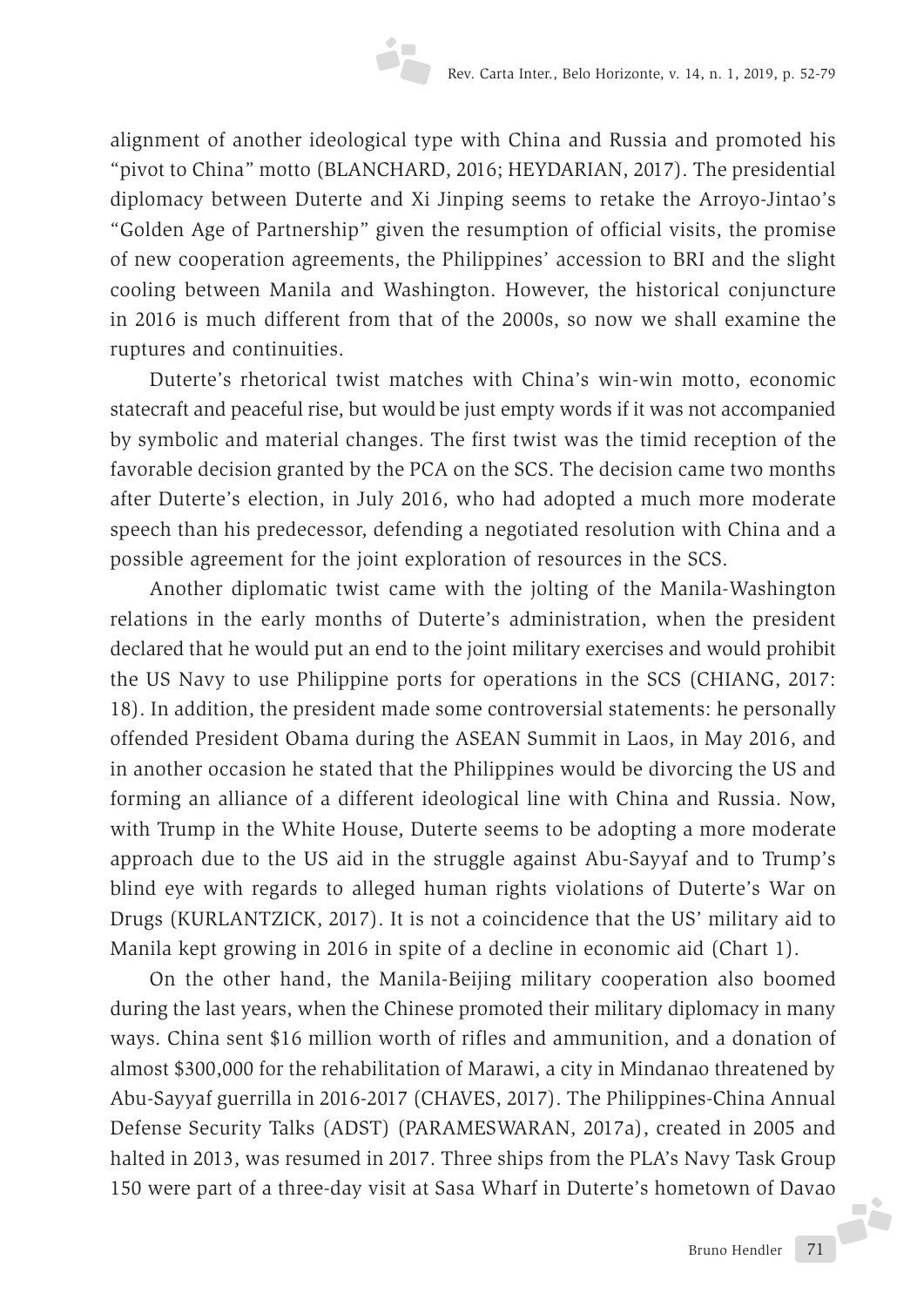

City from April 30 to May 2, 2017 (PARAMESWARAN, 2017b). Duterte stopped construction work on a newly formed sandbar (Sandy Cay) in the disputed South China Sea after China protested in November, 2017 (GOMEZ, 2017). Thus, in the strategic arena, Duterte seems to be playing an equi-balancing policy between the great powers, trying to find a middle ground between the submissive and the hostility stances towards China, although the historical ties with US are still more relevant.

China's economic statecraft gained a new *momentum* with Duterte. The main indicators are the foreign direct investment projects over US\$ 100 million. The table below shows that, coincidentally, administrations closer to China were the recipients of larger investment flows. Arroyo's second term presented considerable numbers, with five projects amounting to a total of US\$ 3.3 billion. The Aquino government presented a fall, with three projects for a total of US\$1.9 billion. And after a little more than one year the Duterte's government has already accounted for eight projects worth a total of US\$ 4.2 billion.

|              | Value of projects      | # of projects    | President  |
|--------------|------------------------|------------------|------------|
| 2008         | \$1.580                |                  |            |
| 2009         | \$<br>690              | $\overline{2}$   | Arroyo     |
| 2010         | \$1.060                | $\overline{2}$   |            |
| 2011         | \$<br>$\mathbf{0}$     | $\boldsymbol{0}$ |            |
| 2012         | \$<br>350              | 1                |            |
| 2013         | \$<br>600              | 1                | Aquino IlI |
| 2014         | $\frac{1}{2}$<br>1.000 | 1                |            |
| 2015         | \$<br>$\theta$         | 0                |            |
| 2016         | \$3.340                | 6                |            |
| 2017         | \$<br>910              | 2                | Duterte    |
| <b>Total</b> | \$9.530                | 16               |            |

**Table 2 – China's FDI in the Philippines (in US\$ millions)**

Source: American Enterprise Institute**7**.

i.

Another characteristic of Chinese FDI in the Philippines is the gradual reduction of the share dedicated to the energy sector, particularly coal (from 96% to 70%). This is due both to Beijing's effort to encourage domestic renewable energy market

<sup>7</sup> This table presents only projects that represent more than US\$ 100 million.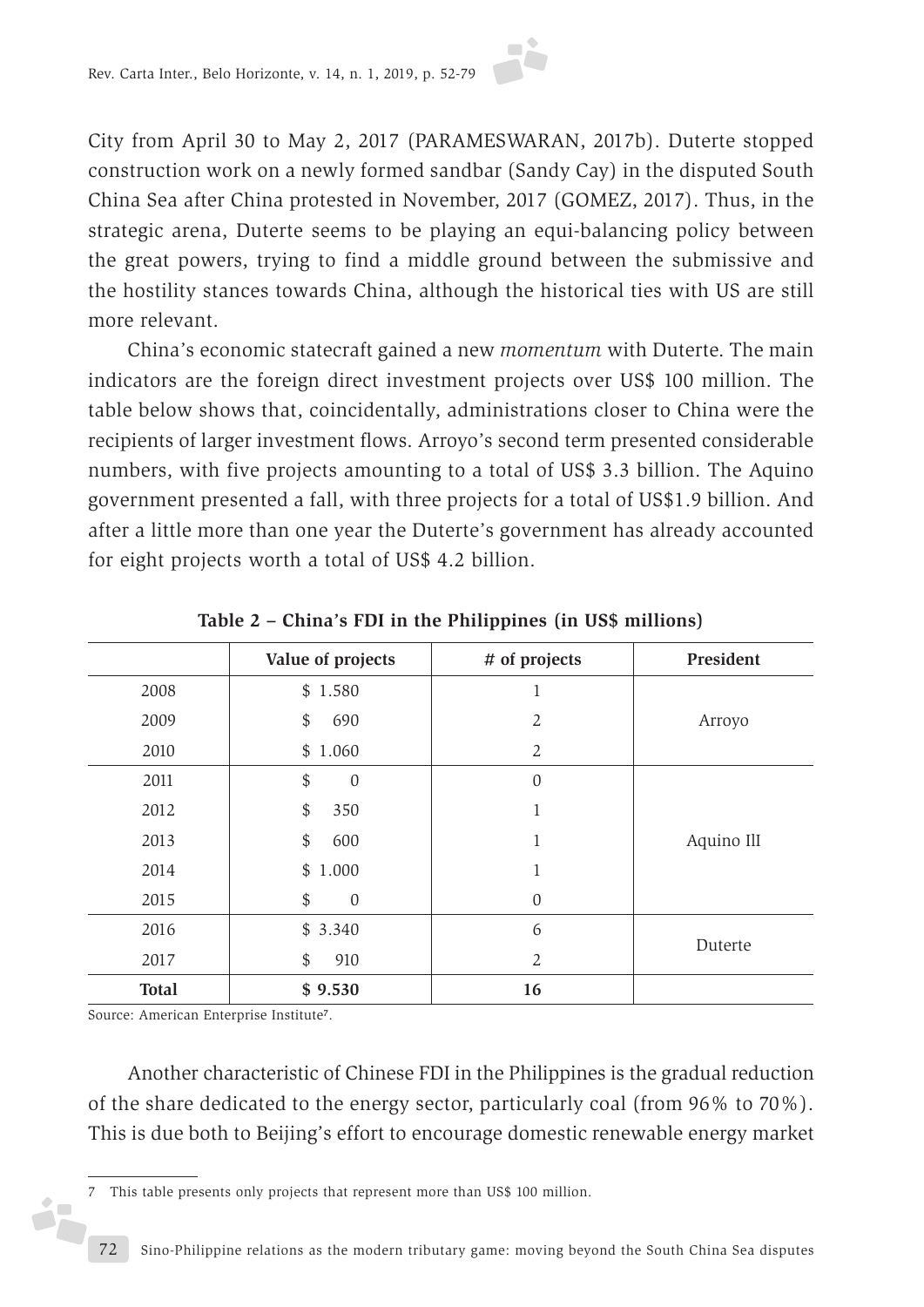and to the opportunities offered by Duterte's government in areas such as tourism, construction and transportation, which answer for the other 30% not linked to energy. And this trend seems to gain *momentum* as the Senate of the Philippine ratified the Article of Agreements of the Asian Infrastructure Investment Bank in December, 2016 (RAPPLER, 2016).

|                  | 2005-2010 (Arroyo) | 2011-2015 (Aquino) | 2016-2017 (Outerte) |
|------------------|--------------------|--------------------|---------------------|
| FDI in energy    | \$3.220            | \$1.600            | \$2.990             |
| Total FDI        | \$3.330            | \$1.950            | \$4.250             |
| Energy/total FDI | 96%                | 82%                | 70 <sup>%</sup>     |

|  | Table 3 - China's FDI in energy/total China's FDI (in US\$ million) |  |  |
|--|---------------------------------------------------------------------|--|--|
|  |                                                                     |  |  |

Source: American Enterprise Institute (2018).

The tourism sector was especially reinvigorated after the de-escalation in the SCS. China became the second source of tourists for the Philippines after South Korea, surpassing the US. New direct flights from Xiamen (Fujian) to Puerto Princesa (Palawan) were inaugurated in February 2018 (UNITE, 2018). Only in 2017, the Philippines received a total of 968,000 Chinese tourists, an increase of 43% compared to the previous year (CHI, 2018).

With regards to trade balance, the dynamics are different. The chart below presents the Philippines' balance of trade with China. Until 2004, the balance was close to zero, but from 2005 to 2010 the country presented a surplus (except for 2009). China's demand for primary products grew and was undoubtedly one of the factors that attracted Arroyo's administration by enhancing exports of nickel, copper, oil and coal, but also parts of electronic products such as optical readers and conductors. China's Early Harvest program8 in 2005 also contributed, though modestly, to increase exports of tropical fruitlike bananas, mangoes, papayas and vegetable oil.

<sup>8</sup> The Early Harvest Program is a free trade arrangement under the framework of China-ASEAN Free Trade Area (FTA) and is designed to accelerate the implementation of China-ASEAN Economic Cooperation Framework Agreement. By reducing the tariffs of some products, agricultural products in particular, including livestock, meat, fish, dairy products, live plants, vegetables, fruits and nuts, the ASEAN countries can attain early access to China's huge domestic market prior to the establishment of the FTA (Embassy of the People´s Republic of China in the Republic of the Philippines, 2004).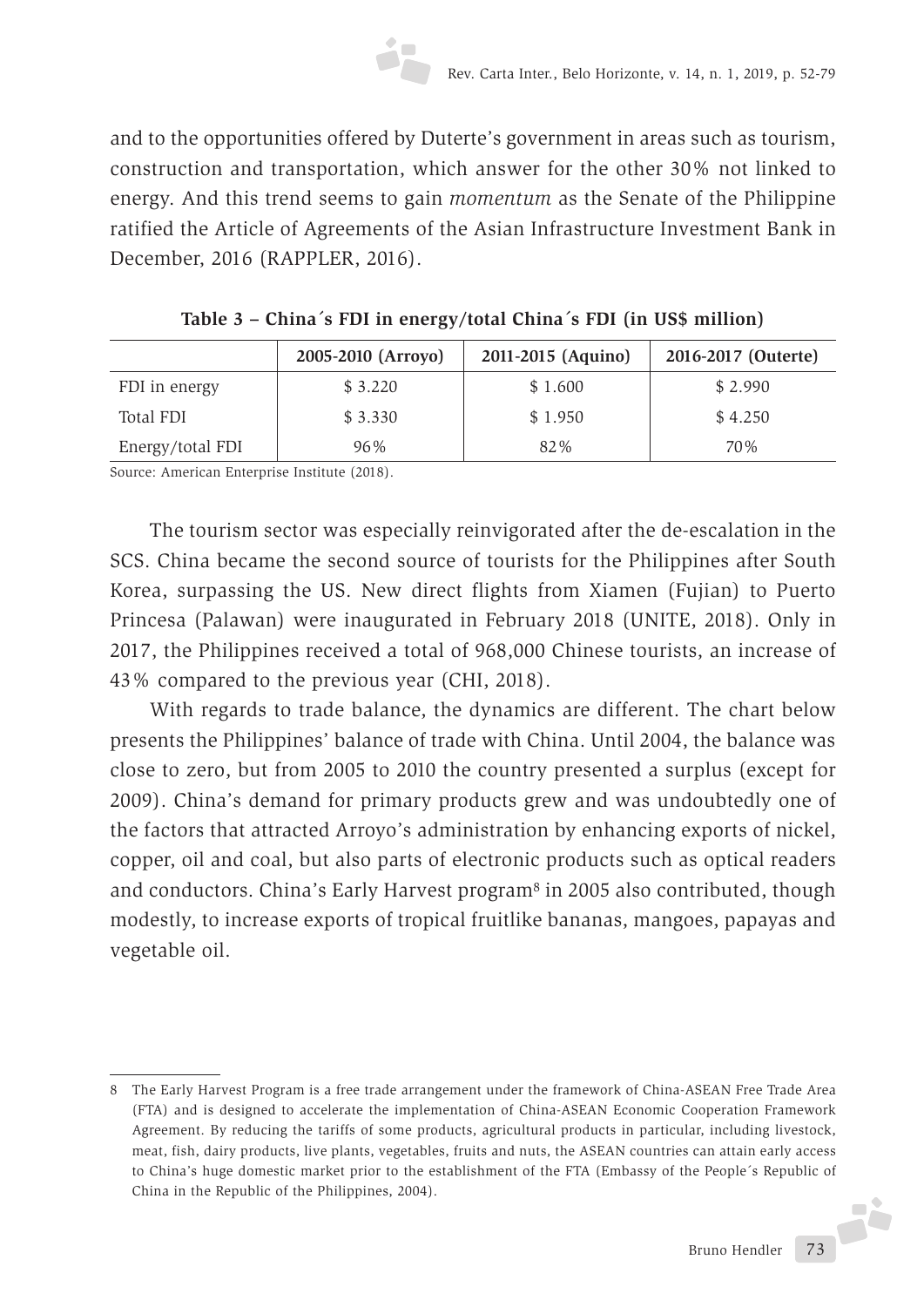

**Chart 2 – The Philippines´ trade balance with China (in US\$ million)**



Source: Trademap.com9.

However, trade balance was reversed since China-ASEAN Free Trade Agreement (CAFTA) came into force in 2010. The sharp fall was mainly due to the flood of Chinese products like electronics, toys, textiles, footwear and diesel fuel<sup>10</sup> – but the geopolitical tension in 2012-2015 has also influenced the decrease in the Chinese imports (CLEMENTE, 2016, 217) mainly with the non-tariff barriers for tropical products. In 2016-2017 the sharp decline was softened, but remained significant. As a consequence, China surpassed the US and Japan as the main exporter to the Philippines (chart below).



**Chart 3 – Relative share of the three main exporting countries to the Philippines**

Source: International Trade Center, 2019.

Ď,

<sup>9</sup> This data was collected in March, 2018.

<sup>10</sup> The full data can be accessed at tradedata.org.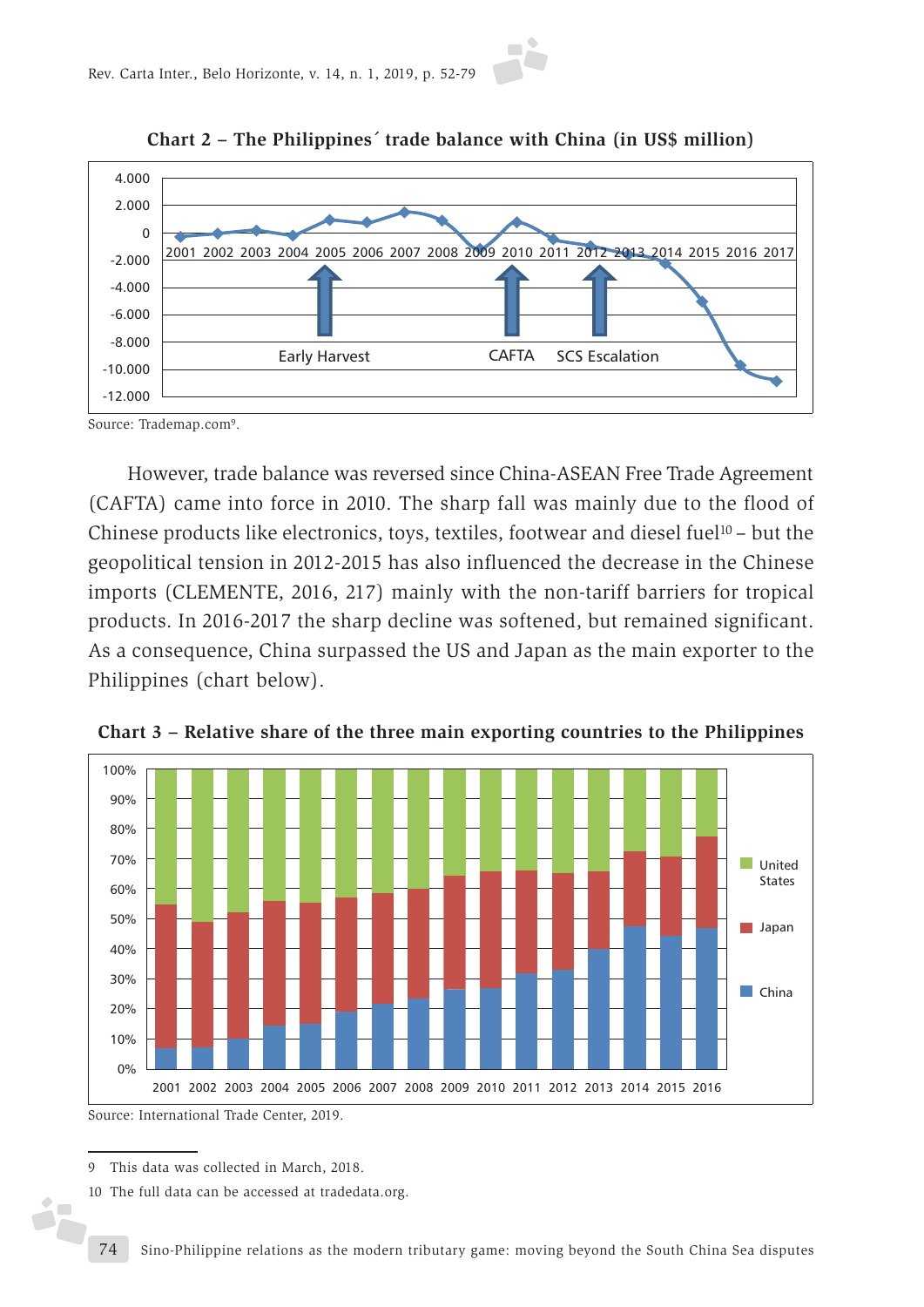Sino-Filipino economic ties were strengthened in these two years of Duterte's administration. The three vectors of China's projection were activated in face of Manila's willingness to seek economic benefits and put aside the SCS dispute. China's economic statecraft and win-win motto gained sympathy in the Philippines with booming trade, diversification of FDI, influx of tourists and adherence to AIIB. In sum, Manila adopted a submissive stance towards the SCS as Beijing displayed its conciliatory face, which is expressed in economic incentives that keep the main military threat (the US) at bay and reproduces the logic of the tributary system.

However, the peaceful rise motto is constantly overshadowed by its inverse concept of "China threat". If Chinese military diplomacy prospered with Duterte, it was only possible because the PLA Navy secured *de facto* control of many positions in the SCS in previous years. In addition, Duterte's pivot to China was motivated not only by the expectation of economic gains, but also by the mutual learning process of the previous administrations, when Aquino exposed Beijing's geopolitical ambitions and Arroyo fostered vectors of communication and cooperation with China.

# **Final considerations**

Two conjunctural processes shaped the Sino-Philippine tributary game: the growing complexity of China's vectors of external projection and the mutual learning process. Naturally, other factors are also relevant, such as the domestic politics in both countries and the US influence in East Asia. However, this study defined the first two variables as more relevant.

China's vectors of external projection have progressed considerably since 1997 and economic statecraft and the win-win motto became more complex. The gravitational power the Chinese exercised in Arroyo's Philippines, which was halted during Aquino's administration tends to be resumed on a larger scale with Duterte. On one hand, this also meant more investment, more tourists and more financial services from China. On the other, Manila faces a colossal deficit in bilateral trade since CAFTA came into force in 2010 and as China became a major trading partner it may represent a stronger pressure on the Philippines' Balance of Payments.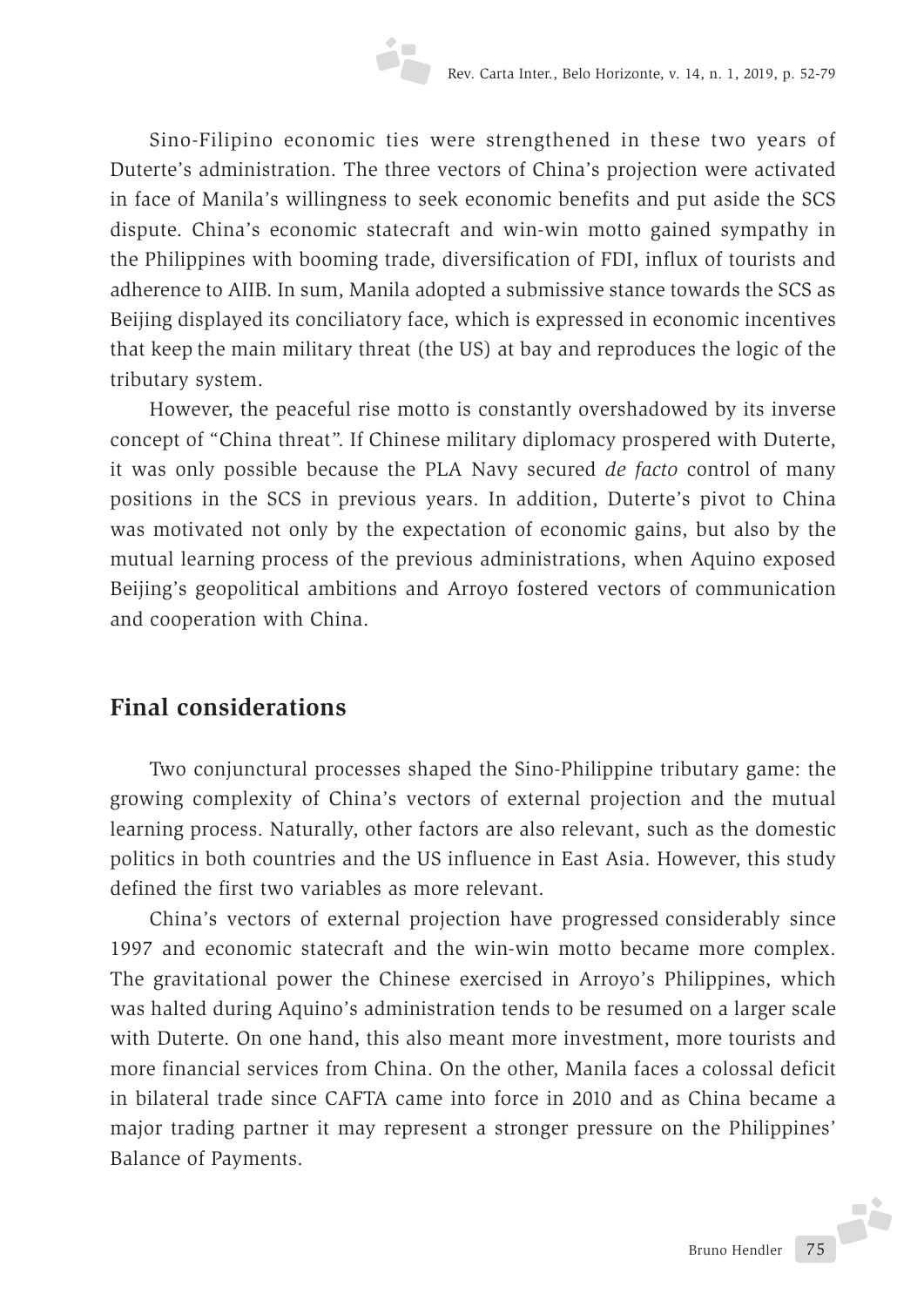

China's strategic projection in SE Asia gained *momentum* with the shift to the expansive naval paradigm and displayed its two faces. The peaceful rise was enhanced by China's accession to multilateral forums and to a memorandum of understanding, military diplomacy, joint military exercises and cooperation in the fight against terrorism. In contrast, China´s threat was evident in the escalation of tensions in the SCS, in the very shift of the military paradigm and in the huge amount of military investment.

Faced with *de facto* Chinese control of many of the elevations in the SCS and the economic gains that can be earned by the Philippines, the tendency is for the tributary game to return to the pole of conciliation-submission supported by the mutual learning process and the inevitable economic and diplomatic gravitational pull which China is exerting in Asia. In the words of Steve Chan (2016), "increasing economic interdependence and an emphasis by almost all the region's governing elites [in East Asia] work to restrain China's maritime disputes from getting out of hand".

In the scenario of a *de facto* Chinese control of many positions in the SCS and the expectation of economic gains by the Philippines, it is more likely that the tributary game shall return to the conciliation-submission pole consolidated by the mutual learning process and by the inevitable economic and diplomatic gravitation of Asian countries around China. Furthermore, it also means that US might face a decline of its influence in the Philippines – and in Southeast Asia in general.

As Professor Lucio Pitlo<sup>11</sup> (from the University of the Philippines) defined to me in an interview (in November, 2017), it is a matter of "managing the disputes" rather than "solving them". And as Professor Alan Chong12 (RSIS, Singapure) stated to me also in an interview (in October, 2017), there is no reason for a permanent closure in the SCS: it is more likely that it will remain an open issue because Asians might even prefer this way. In the end, we turn to the first words of this article to infer that the "lines in the water" in the SCS are just like "lines in the sand": fluid, dynamic and the product of political, social and economic practices.

ó,

<sup>11</sup> Interview conceded during the author´s fieldtrip to Southeast Asia in October and November, 2017.

<sup>12</sup> Interview conceded during the author´s fieldtrip to Southeast Asia in October and November, 2017.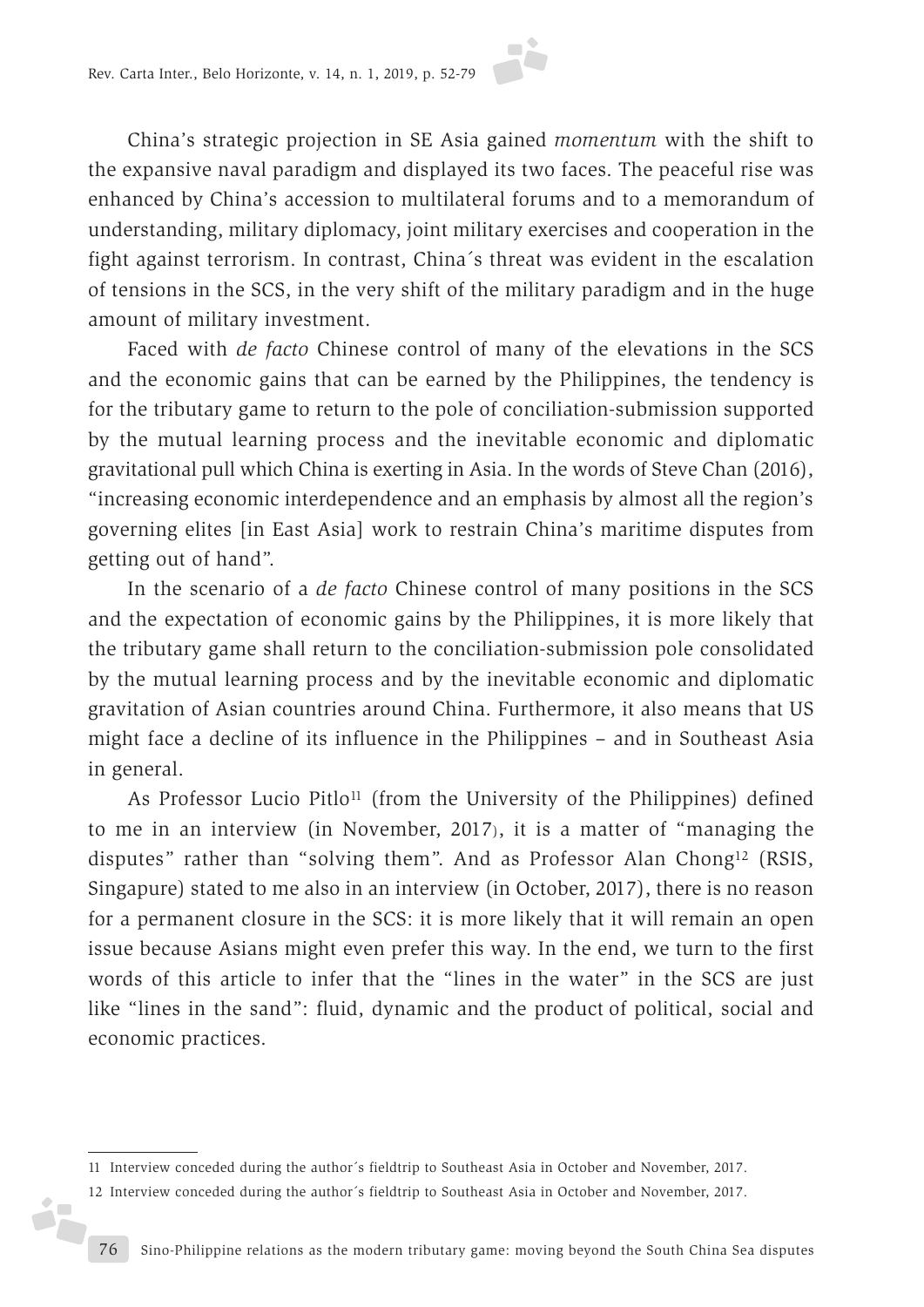#### **References**

- ACHARYA, Amitav. *Asia Rising: who is leading?* Singapore: World Scientific Publishing Co, 2008.
- AGBAYANI, Apa M. 2012. Impact of China travel boycott 'immediate but temporary'. *Rappler.* At: <https://www.rappler.com/nation/5166-dot-chinese-travel-boycottunfortunate>. [Accessed on April, 4th, 2018].
- AMADOR III, Julio; MERCED, Louie; TEODORO, Joycee. The Philippines' foreign policy and relations towards major powers. *Étude trimestrielle* « pays » n° 5/8, cycle 2014/2015, Observatoire Asie du Sud-est Septembre, 2015.
- AMERICAN ENTERPRISE INSTITUTE (AEI). *China Global Investment Tracker*. At: http://www.aei.org/china-global-investment-tracker/. [Accessed on April, 4th, 2018].
- ARCANGEL, Xianne. 2014. Belmonte lauds PNoy's 'icebreaker' meeting with Xi Jinping. *GMA News. At:* < http://www.gmanetwork.com/news/news/nation/387859/belmontelauds-pnoy-s-icebreaker-meeting-with-xi-jinping/story/>. [Accessed on April, 4th, 2018].
- ASIA SENTINEL. 2012. The China-Philippine Banana War. *Asia Sentinel*. At: <https://www.asia sentinel.com/society/the-china-philippine-banana-war/>. [Accessed on April, 4th, 2018].
- BLANCHARD, Ben. 2016. Duterte aligns Philippines with China, says US has lost. *Reuters*. At: <https://www.reuters.com/article/us-china-philippines/duterte-aligns-philippineswith-china-says-u-s-has-lost-idUSKCN12K0AS>. [Accessed on April, 4th, 2018].
- CHAN, Steve. *China's Troubled Waters: Maritime Disputes in Theoretical Perspective*. Cambridge: Cambridge University Press, 2016.
- CHAVES, Alexandra. 2017. In fighting ISIS, the Philippines gets tangled in US-China tensions. At: *Public Radio International.* < https://www.pri.org/stories/2017-09-05/fighting-isisphilippines-gets-tangled-us-china-tensions>. [Accessed on April, 4th, 2018].
- CHI, Dehua. 2018. China becomes second largest tourist source for the Philippines. *GB Times*. At: <https://gbtimes.com/china-becomes-second-largest-tourist-sourcefor-the-philippines>. [Accessed on April, 4th, 2018].
- CHIANG, Jeremy. Philippine Foreign Policy in the 21st Century: the Influence of Double-Asymmetric Structure. *Isanet*. At: <http://web.isanet.org > . 2017.
- CINTRA, Marcos A.M; PINTO, Eduardo C*.* China em transformação: transição e estratégias de desenvolvimento. *Revista de Economia Política*, vol. 37, nº 2 (147), 2017.
- CLEMENTE, Tina S. Understanding the Economic Diplomacy between the Philippines and China. *International Journal of China Studies*, Vol. 7, No. 2, pp. 215-233, August 2016.
- CHONG, Alan. China and Southeast Asia: offline information penetration and suspicions of online hacking – strategic implications from a Singaporean perspective. In: VENTRE, Daniel. *Chinese cybersecurity and defense*. Londres: Iste Wiley, 2014.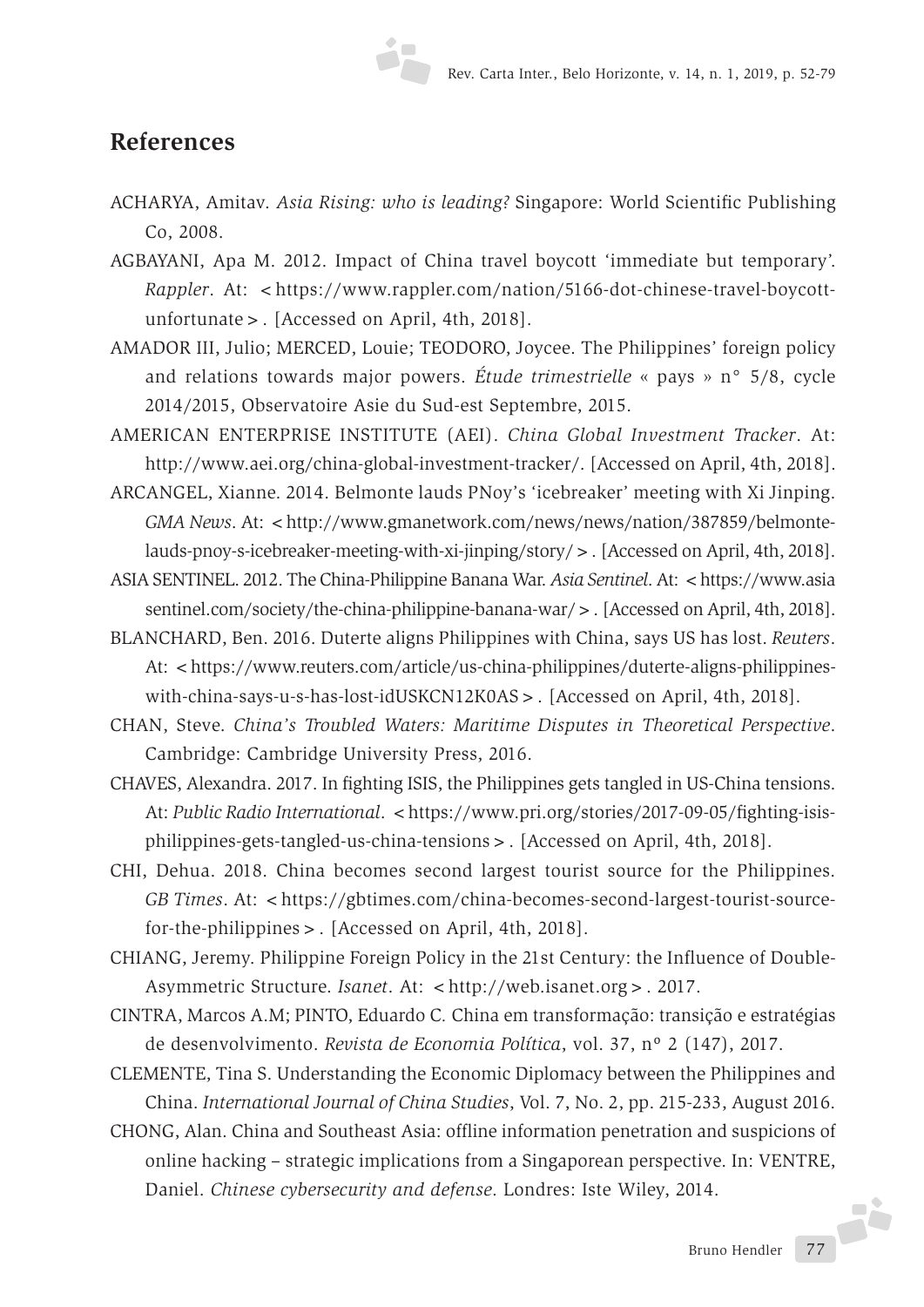- 
- CASTRO, Renato Cruz de. The Duterte Administration's Foreign Policy: Unravelling the Aquino Administration's Balancing Agenda on an Emergent China. *Journal of Current Southeast Asian Affairs*, 35, 3, pp. 139–159, 2016.
- Embassy of the People's Republic of China in the Republic of the Philippines. Is the Early Harvest good for RP? 2004. At:  $\lt$ http://ph.china-embassy.org/eng/sgdt/t171568.htm  $\gt$ . [Accessed on April, 4th, 2018 ].
- FAIRBANK, John. Tributary Trade and China's Relations with the West. *The Far Eastern Quarterly*, Vol. 1, No. 2, pp. 129-149, 1942.
- FISHER JR, Richard D. *China's military modernization: building for regional and global reach*. Stanford: Stanford University Press, 2010.
- GLOBAL FIRE POWER (GFP). At: <https://www.globalfirepower.com/>. [Accessed on April, 4th, 2018].
- GOMEZ, Jim.. Philippines backs down in S. China Sea after Beijing protest. *Chicago Tribune*, 2017. At: <http://www.chicagotribune.com/sns-bc-as--south-china-sea-2017 1108-story.html>. [Accessed on April, 4th, 2018].
- HEYDARIAN, Richard. 2017. Philippines' Duterte seeks alliance with China but defence officials warn of strategic threat. *South China Morning Post*. At: <http://www.scmp. com/news/china/diplomacy-defence/article/2082090/philippines-duterte-seeksalliance-china-defence>. [Accessed on April, 4th, 2018].
- HOTZ, Heiko. A Short Introduction to Game Theory. Unavailable date. At: <https:// www.theorie.physik.uni-muenchen.de/lsfrey/teaching/archiv/sose\_06/softmatter/ talks/Heiko\_Hotz-Spieltheorie-Handout.pdf>. [Acessed on March, 30th, 2019].
- KANG, David C. *East Asia before the West: five centuries of trade and tribute*. New York: Columbia University Press, 2010.
- KURLANTZICK, Joshua.. Is Duterte Warming to the United States? *Council of Foreign Relations*, 2017.. At: <https://www.cfr.org/blog/duterte-warming-united-states>. [Accessed on April, 4th, 2018].
- LEE, Ji-Young. Hegemonic authority and domestic legitimation: Japan and Korea under Chinese hegemonic order in Early Modern East Asia. *Security Studies*, 25:2, pp. 320-352, 2016.
- NOGUEIRA, Isabela. Estado e Capital em uma China com Classes. *Revista de Economia Contemporânea* 22(1): p. 1-23, 2018.
- LEONARD, Mark. Introduction. In: World Economic Forum, Regional Agenda. *Geoeconomics with Chinese Characteristics: How China's economic might is reshaping world politics*., 2016.
- NOGUEIRA, Isabela. "Cadeias produtivas globais e agregação de valor: A posição da china na indústria eletroeletrônica de consumo". *Revista Tempo do Mundo*, 4 (3): 5-46, 2012.